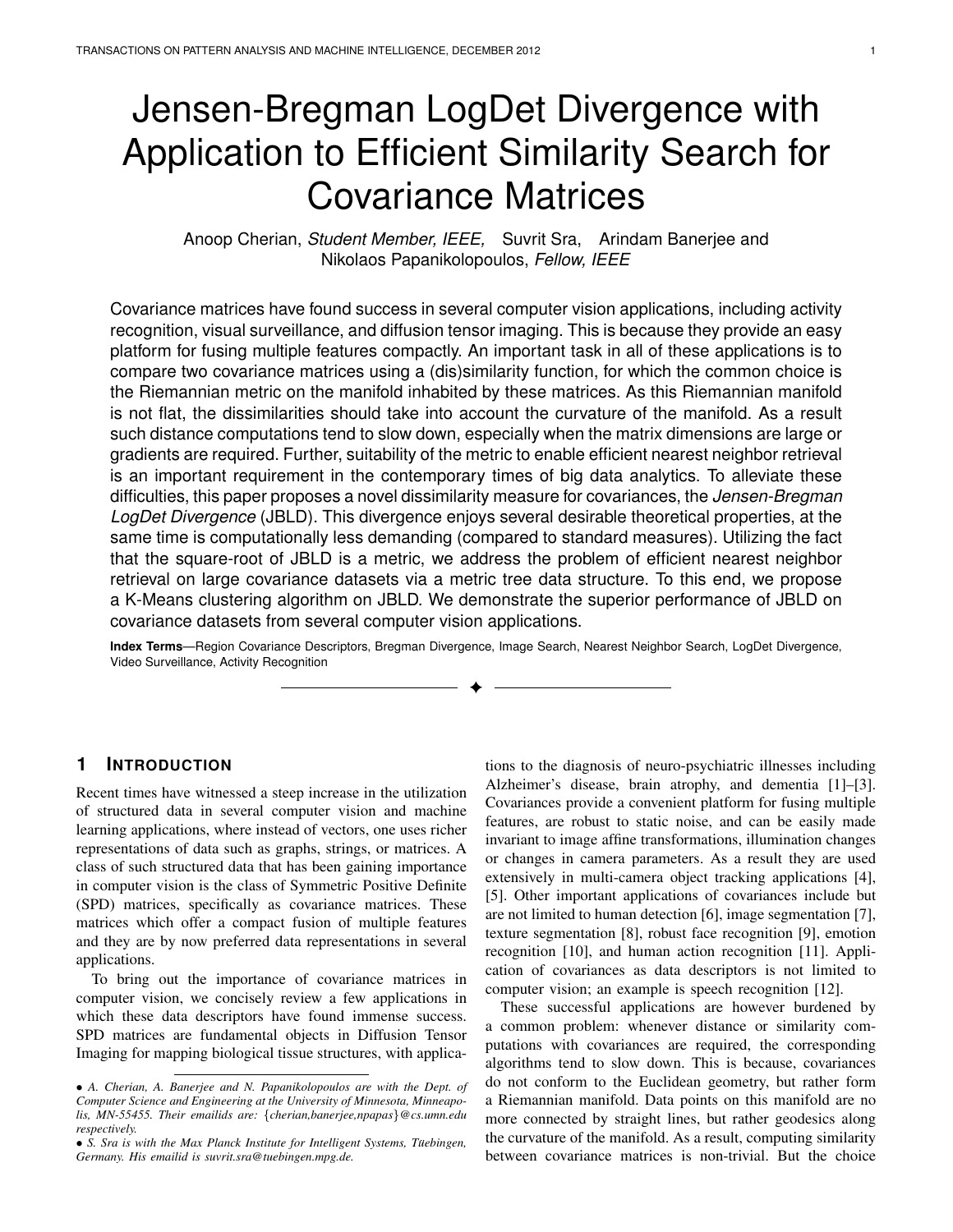of similarity measure is crucial, especially for a key task such as Nearest Neighbor (NN) retrieval, which is a building block in countless applications. For example, for tracking the appearance of people in video surveillance, the number of database points can lie in the millions, and without efficient similarity computation both NN retrieval and the subsequent tracking are severely disadvantaged. Standard NN retrieval techniques such as locality sensitive hashing [13] cannot be directly applied to covariance datasets without ignoring the manifold structure, resulting in poor retrieval accuracy.

Driven by these concerns we take a closer look at similarity computation on covariances by introducing the Jensen-Bregman LogDet Divergence (JBLD). We discuss theoretical properties of JBLD and then apply it to the task of rapid NN retrieval on several image databases. Experiments against state-of-the-art techniques show the advantages afforded by JBLD. At this point, we would like to acknowledge that the Riemannian framework is still useful for computing various intrinsic statistics on covariances that are required in several applications [14].

Before proceeding, let us briefly describe our notation. At places where the dimensionality of the matrix is unimportant, an SPD matrix X might be introduced as  $X > 0$ . The set  $S^d$  denotes the space of  $d \times d$  symmetric matrices and  $S^d_{++}$ denotes the set of Symmetric Positive Definite (SPD) matrices. We use  $\vert \vert$  to denote matrix determinant, Tr denotes the trace and  $\| \cdot \|_F$  the Frobenius norm. Also,  $\mathcal I$  refers to a  $d \times d$  identity matrix. For two SPD matrices X, Y, the inequality  $X > Y$ means  $X - Y$  is SPD; the notation  $X \otimes Y$  denotes the usual Kronecker product of  $X$  and  $Y$ .

# **2 RELATED WORK**

We recall some standard similarity measures for covariance matrices. The simplest but naive approach is to view  $d \times d$ covariance matrices as vectors in  $\mathbb{R}^{d(d+1)/2}$ , whereby the standard (dis)similarity measures of Euclidean space can be used (e.g.,  $\ell_p$ -distance functions, etc.). Recall that covariance matrices, due to their positive definiteness structure, belong to a special category of symmetric matrices and form a Riemannian manifold (which is a differentiable manifold associated with a suitable Riemannian metric). Euclidean distances on vectorized covariances ignore this manifold structure leading to poor accuracy [15], [16]. In addition, under this measure symmetric matrices with non-positive eigenvalues are at finite distances to positive definite covariances. This is unacceptable for a variety of applications, e.g. DTMRI [15].

A more suitable choice is to incorporate the curvature of the Riemannian manifold and use the corresponding geodesic length along the manifold surface as the distance metric. This leads to the *Affine Invariant Riemannian Metric (AIRM)* [14], [17] which is defined as follows: For two SPD matrices  $X$ and  $Y$ ,

$$
D_R(X, Y) := ||\log(X^{-1/2}YX^{-1/2})||_F,\tag{1}
$$

where  $log(·)$  is the *principal* matrix logarithm. This metric enjoys several useful theoretical properties, and is perhaps the most widely used similarity measure for covariance matrices. As is clear from (1), symmetric matrices with nonpositive eigenvalues are at infinite distances. The metric is invariant to inversion and similarity transforms. Other properties of this metric can be found in [17]. Computationally, this metric can be unattractive as it requires eigenvalue computations or sometimes even matrix logarithms, which for larger matrices cause significant slowdowns. A few examples of such applications using large covariances are: face recognition [9]  $(40 \times 40)$ , and emotion recognition [10]  $(30 \times 30)$ .

Amongst the many measures that have been proposed to replace AIRM, a closely related one is the *Log-Euclidean Riemannian Metric* (LERM). Considering the log-Euclidean mapping  $log : S^d_{++} \to S^d$ , Arsigny et al. [15] introduce the LERM as:

$$
D_{le}(X, Y) := ||\log(X) - \log(Y)||_F.
$$
 (2)

This metric maps SPD matrices to a flat Riemannian space (of zero curvature) so that the ordinary Euclidean distances can be used. The metric is easy to compute, and preserves some of the important properties of the AIRM (such as invariance to inversion and similarity transforms). In addition, from a practical point of view, since this metric untangles the two constituent matrices from their generalized eigenvalues, the logarithms on each of these matrices can be evaluated *offline*, gaining a computational edge over AIRM. As a result, LERM has found many applications in visual tracking [18], stereo matching [19], etc. On the negative side, computing matrix logarithms can dramatically increase the computational costs. The flattening of the manifold as in LERM often leads to less accurate distance computations, affecting application performance. A more important problem that one encounters when using LERM is that its moments (such as Hessian, etc.) do not have closed forms. Moreover, it is computationally difficult even to approximate these moments due to the need to find derivatives of matrix logarithms. The following proposition shows that LERM is a lower bound to AIRM. This result will come useful later in this paper.

**Proposition 1.** *For*  $X, Y \in S^d_{++}$ *, we have:*  $D_{le}(X, Y) \leq$  $D_R(X, Y)$ *. Further, the equality holds only when* X and Y *commute.*

*Proof:* See Theorem 6.1.4 in [17]. 
$$
\Box
$$

Similar to our approach, there have been previous attempts to use symmetrized *f-divergences* from information theory for developing distances on SPD matrices. One such idea is to view the SPD matrices as being the covariances associated with zero-mean Gaussian distributions [16], and then use the symmetrized KL-Divergence Metric (KLDM) (popularly known as Jeffrey's Kullback-Leibler divergence) as the distance between the distributions. This leads to the following definition of KLDM<sup>1</sup>:

$$
D_{jkl}^2(X,Y) := \frac{1}{2} \text{Tr} \left( X^{-1} Y + Y^{-1} X - 2 \mathcal{I} \right). \tag{3}
$$

This measure does not require matrix eigenvalue computations, or logarithms, and at the same time enjoys many of the

<sup>1.</sup> We will use the squared form of KLDM for consistency with other metrics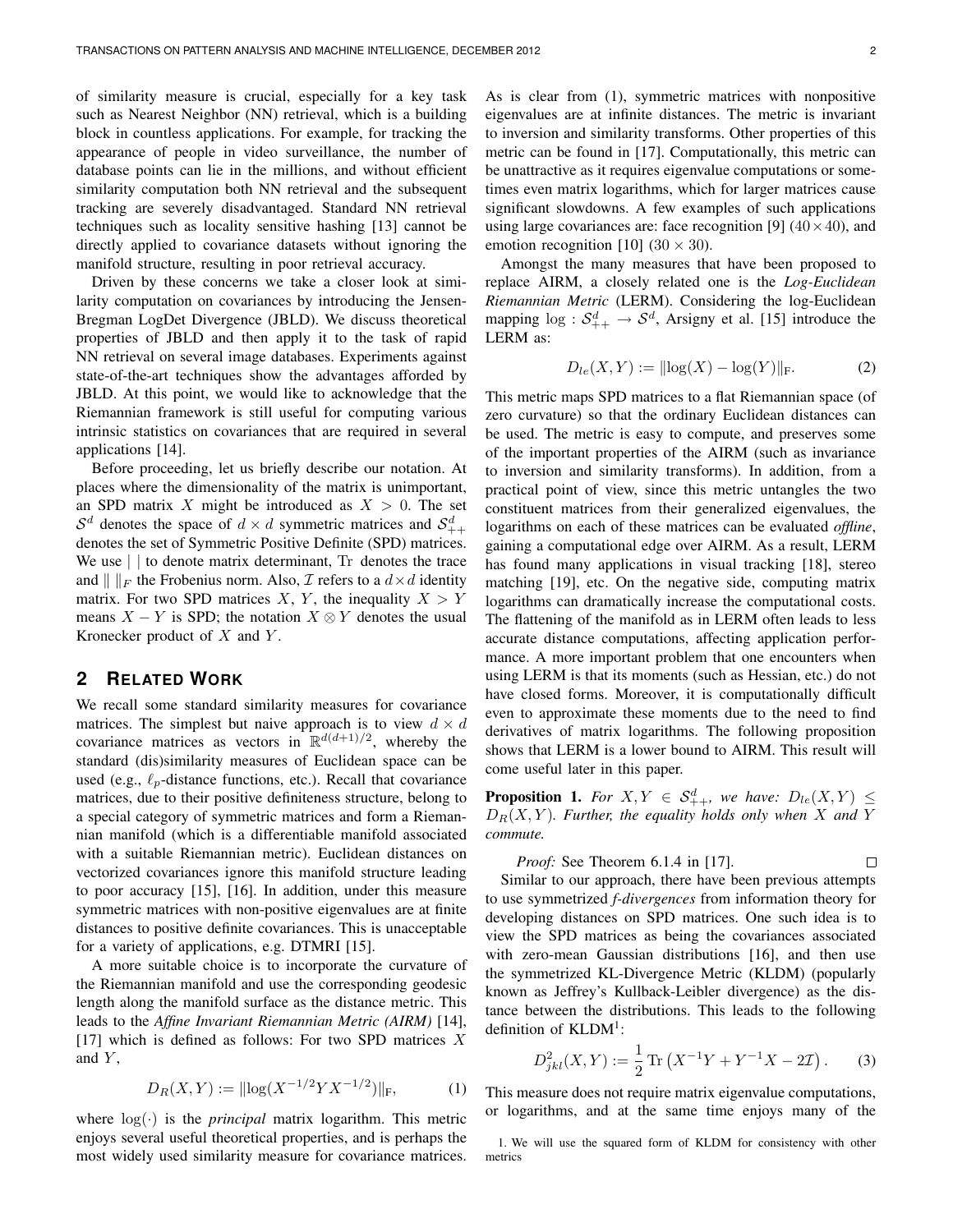properties of AIRM. On the negative side, the measure requires inversion of the constituent covariances, which can be slow (or can even lead to instability when the data matrices are poorly conditioned). A bigger concern is that KLDM can in fact *overestimate* the Riemannian metric as the following proposition shows and thus can lead to poor accuracy.

**Proposition 2.** *There exist* X *and*  $Y \in S^d_{++}$  *such that*  $D_{jkl}(X, Y) > D_R(X, Y)$ .

*Proof:* Let  $v_i$  be the *i*th eigenvalue of  $X^{-1}Y$ . Since  $v_i$ is always positive, we can write  $v_i = e^{u_i}$  for  $u_i \in \mathbb{R}$ . Then from the definitions of KLDM and AIRM, we have:

$$
D_{jkl}^{2}(X,Y) = \sum_{i=1}^{d} \left(\frac{e^{u_{i}} + e^{-u_{i}}}{2}\right) - 1
$$
  
= 
$$
\frac{D_{R}^{2}(X,Y)}{2} \sum_{i=1}^{d} \left(1 + 2\frac{u_{i}^{2}}{4!} + \cdots\right) - 1.
$$

For a suitable choice of  $u_i$ , we have the desired result. П

A distance on the Cholesky factorization of the SPD matrices is presented in [20]. The idea is as follows: suppose  $X = L_1 L_1^T$  and  $Y = L_2 L_2^T$  represent the Cholesky decomposition of  $X$  and  $Y$  respectively, with lower triangular matrices  $L_1$  and  $L_2$ , then the Cholesky distance is defined as:

$$
D_C(X, Y) = ||L_1 - L_2||_F.
$$
 (4)

Other similarity measures on covariance matrices may be found in [21]. Despite their easy formulations and properties similar to those of AIRM, the above distances have not been very popular in SPD matrix based applications due to their poor accuracy (as our experiments also demonstrate).

In contrast to all these metrics, the similarity metric that we propose in this paper is much faster to compute, as it depends only on the determinant of the input matrices, and thus no eigenvalue computations are required. Moreover, it turns out to be empirically also very effective.

We note that NN retrieval for covariance matrices itself is still an emerging area, so literature on it is scarce (though for vector spaces, Bregman divergences have been used for several computer vision applications [22], [23]). In [24], an attempt is made to adapt NN techniques from vector spaces to non-Euclidean spaces, while [25] proposes an extension of the spectral hashing techniques to covariance matrices. However, both these techniques are based on a Euclidean embedding of the Riemannian manifold through the tangent spaces, and then using LERM as an approximation to the true similarity.

## **3 JENSEN-BREGMAN LOGDET DIVERGENCE**

We first recall some basic definitions and then present our similarity measure: the *Jensen-Bregman LogDet Divergence (JBLD)*. Concurrent to our work, a one parameter generalization of this divergence has been recently discussed in [26]; our study arose independently of that paper. We alert the reader that JBLD should not be confused with its asymmetric cousin: the so-called LogDet divergence [27].

At the core of our discussion lies the *Bregman Divergence*  $d_{\phi}: S \times \text{relint}(S) \rightarrow [0, \infty)$ , which is defined as

$$
d_{\phi}(x, y) := \phi(x) - \phi(y) - \langle x - y, \nabla \phi(y) \rangle, \tag{5}
$$

where  $\phi : S \subseteq \mathbb{R}^d \to \mathbb{R}$  is a strictly convex function of Legendre-type on  $int(\text{dom } S)$  [28]. From (5) the following properties of  $d_{\phi}(x, y)$  are apparent: strict convexity in x; asymmetry; non-negativity; and definiteness (i.e.,  $d_{\phi} = 0$ , iff  $x = y$ ). Bregman divergences enjoy a host of useful properties [28], [29], but often their lack of symmetry and sometimes their lack of triangle-inequality can prove to be hindrances. Consequently, there has been substantial interest in considering symmetrized versions such as *Jensen-Bregman* divergences [30],

$$
J_{\phi}(x,y) := \frac{1}{2} \big( d_{\phi}(x,s) + d_{\phi}(s,y) \big), \tag{6}
$$

where  $s = (x + y)/2$ .

Both (5) and (6) can be naturally extended to matrix divergences (over Hermitian matrices) by composing the convex function  $\phi$  with the eigenvalue map  $\lambda$ , and replacing the innerproduct in (5) by the trace. We focus on a particular matrix divergence, namely the *Jensen-Bregman LogDet Divergence*, which is defined for X, Y in  $\mathcal{S}^d_{++}$  by

$$
J_{\ell d}(X, Y) := \log \left| \frac{X + Y}{2} \right| - \frac{1}{2} \log |XY|.
$$
 (7)

where  $|\cdot|$  denotes the determinant; this divergence is obtained from the matrix version of (6) by using  $\phi(X) = -\log |X|$  as the seed function.

#### **3.1 Properties**

For  $X, Y, Z \in S^d_{++}$  and invertible matrices A and B, we have the following properties (see [31] for details and proofs):

- 1)  $J_{\ell d}(X, Y) \geq 0$  (nonnegativity)
- 2)  $J_{\ell d}(X, Y) = 0$  iff  $X = Y$  (definiteness)
- 3)  $J_{\ell d}(X, Y) = J_{\ell d}(Y, X)$  (symmetry)
- 4)  $\sqrt{J_{\ell d}(X,Y)} \leq \sqrt{J_{\ell d}(X,Z)} + \sqrt{J_{\ell d}(Z,Y)}$  (triangle inequality; see [31])
- 5)  $J_{\ell d}(AXB, AYB) = J_{\ell d}(X, Y)$  (affine invariance)
- 6)  $J_{\ell d}(X^{-1}, Y^{-1}) = J_{\ell d}(X, Y)$  (invariance to inversion).

**Theorem 3** (Non-Convexity). *Assuming*  $X, Y \in S^d_{++}$ *, for a fixed Y*,  $J_{\ell d}(X, Y)$  *is convex for*  $X \leq (1 + \sqrt{2})Y$  *and concave for*  $X \geq (1 + \sqrt{2})Y$ .

*Proof:* Taking the second derivative of  $J_{\ell d}(X, Y)$  with respect to  $X$ , we have

$$
\nabla_X^2 J_{\ell d}(X, Y) = -(X+Y)^{-1} \otimes (X+Y)^{-1} + \frac{X^{-1} \otimes X^{-1}}{2}.
$$
  
This expression is positive definite for  $X \le (1+\sqrt{2})Y$  and  
negative definite for  $X \ge (1+\sqrt{2})Y$ .

 $\Box$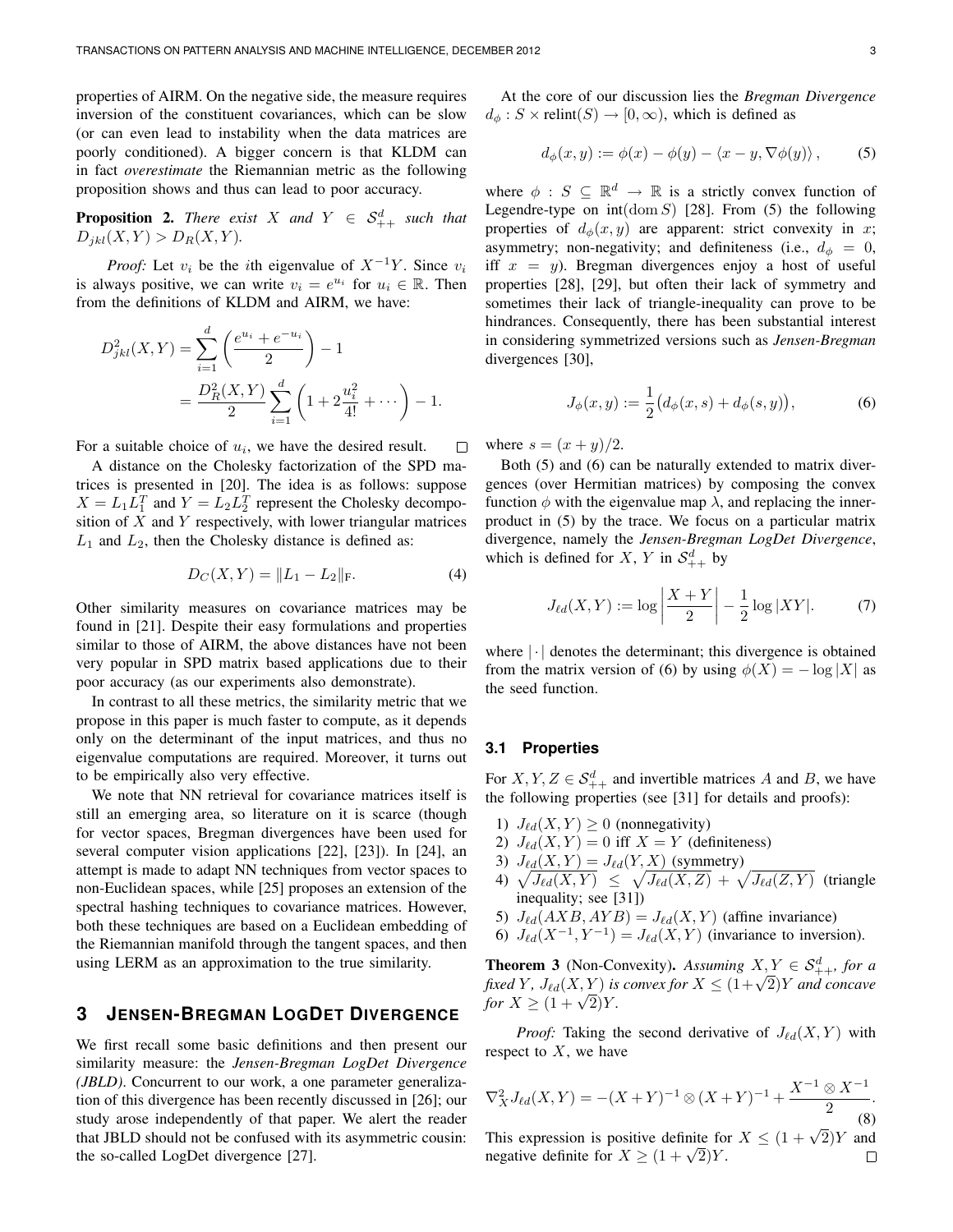#### **3.2 Nearest Isotropic Matrix**

As we alluded to earlier, diffusion tensor imaging is the process of mapping diffusion of water molecules in the brain tissues and helps in the diagnosis of neurological disorders *non-invasively*. When the tissues have an internal fibrous structure, water molecules in these tissues will diffuse rapidly in directions aligned with this structure. Symmetric positive definite matrices in this field- prove useful in the analysis of such diffusion patterns [1]. *Anisotropic index* is a useful quantity that is often used in this area [16], which is the distance of a given SPD matrix from its Nearest Isotropic Matrix (NIM). Mathematically, the NIM  $\alpha \mathcal{I}$  ( $\alpha > 0$ ) from a given tensor  $P > 0$  with respect to a distance measure  $\mathcal{D}(\cdot, \cdot)$ is defined as:

$$
\min_{\alpha>0} \mathcal{D}(\alpha \mathcal{I}, P). \tag{9}
$$

Below, we investigate this facet of JBLD (see [16] for details on how to compute  $\alpha$  for other AIRM, LERM and KLDM).

**Theorem 4.** *Suppose*  $P \in S_{++}^d$  *and let*  $S = \alpha \mathcal{I}$  *be such that*  $J_{\ell d}(P, S)$  *is convex (see Theorem 3). Then the NIM to*  $P$  *is the minimum positive root of the following equation:*

$$
p(\alpha) := d\alpha^d + (d-2) \sum_i \lambda_i \alpha^{d-1} + (d-4) \sum_{i,j,i \neq j} \lambda_i \lambda_j \alpha^{d-2} + \dots + (2-d) \sum_i \prod_{i \neq j} \lambda_j \alpha - d \prod_i \lambda_i = 0,
$$
 (10)

where  $\lambda_i, i = 1, 2, \dots, d$  are the eigenvalues of P.

*Proof:* Using the definition of  $J_{\ell d}$  in (9), and applying the assumption that  $J_{\ell d}$  is convex, at optimality we have  $\frac{\partial J_{\ell d}(\alpha \mathcal{I}, P)}{\partial \alpha} = 0$ . This leads to:

$$
\frac{1}{\alpha} = \frac{2}{d} \sum_{i=1}^{d} \frac{1}{\alpha + \lambda_i}.
$$

Rearranging the terms, we have the polynomial equation in (10). Since the coefficient of  $\alpha^{d-1}$  is always positive (for  $d > 2$ ), there must always exist at least one positive root.  $\Box$ 

**Corollary 5.** When  $d = 2$ , we have  $\alpha = \sqrt{|P|}$ , which is the *same as NIM for AIRM.*

DTMRI generally uses  $3 \times 3$  SPD matrices. Since  $p(\alpha)$  is a cubic in this case, one can obtain its roots in closed form. Nevertheless, we show below a useful property that helps bracket its positive root.

**Lemma 6.** Let  $P \in \mathcal{S}_{++}^d$  and suppose  $||P||_2 < 1$ , then

$$
\frac{1+\text{Tr}(P)/d}{1+\text{Tr}(P^{-1})/d} > |P|.
$$
 (11)

*Proof:* Suppose  $P \in \mathcal{S}_{++}^d$  and  $||P||_2 < 1$ , then  $\text{Tr}(P) <$ d. Suppose  $\lambda_i$ ,  $i = 1, 2, \dots, d$  represents the eigenvalues of P, we have the following to prove from the lemma:

$$
\frac{d + \text{Tr}(P)}{d|P| + \sum_{i} \prod_{j \neq i} \lambda_i \lambda_j} > 1.
$$
 (12)

Since  $|P| < \text{Tr}(P)/d$  (due to AM-GM inequality) and since  $\sum_i \prod_{j \neq i} \lambda_i \lambda_j < d$ , we have the desired result.

**Theorem 7.** *Let*  $P \in S^3_{++}$ *, and if*  $S = \alpha \mathcal{I}, \alpha > 0$  *is the NIM to P, then*  $\alpha \in (0,1)$ *.* 

*Proof:* Substituting  $d = 3$  in (10), we have the following third degree polynomial equation:

$$
p(\alpha) := 3\alpha^3 + \text{Tr}(P)\alpha^2 - |P| \text{Tr}(P^{-1})\alpha - 3|P| = 0.
$$
 (13)

Analyzing the coefficients of  $p(\alpha)$  shows that only one root is positive. Now, we have  $p(0) < 0$ . Applying Lemma 6, we have  $p(1) > 0$ , which concludes that the smallest positive root lies in  $(0, 1)$ .  $\Box$ 

#### **3.3 Connections to Other Metrics**

We summarize below some connections that  $J_{\ell d}$  has with the standard metrics on covariances.

**Theorem 8.** *Let*  $X, Y > 0$ *. Then,* 

$$
\begin{array}{ll} (i) & J_{\ell d}(X,Y) \le D_R^2(X,Y) \\ (ii) & J_{\ell d}(X,Y) \le D_{jkl}^2(X,Y) \end{array}
$$

*Proof:* Let  $v_i = \lambda_i (XY^{-1})$ . Since  $X, Y \in S^d_{++}$ , the eigenvalues  $v_i$  are also positive, whereby we can write each  $v_i = e^{u_i}$  for some  $u_i \in \mathbb{R}$ . Using this notation, the AIRM may be rewritten as  $D_R(X, Y) = ||u||_2$ , and the JBLD as

$$
J_{\ell d}(X, Y) = \sum_{i=1}^{d} (\log(1 + e^{u_i}) - u_i/2 - \log 2), \quad (14)
$$

where the equation follows by observing that  $J_{\ell d}(X, Y) =$  $\log |I + XY^{-1}| - \frac{1}{2} \log |XY^{-1}| - \log 2^d$ .

To prove inequality (i), consider the function  $f(u) = u^2$  –  $log(1 + e^u) + u/2 + log 2$ . This function is convex since its second derivative

$$
f''(u) = 2 - \frac{e^u}{(1 + e^u)^2},
$$

is clearly nonnegative. Moreover,  $f$  attains its minimum at  $u^* = 0$ , as is immediately seen by solving the optimality condition  $f'(u) = 2u - e^u/(1 + e^u) + 1/2 = 0$ . Thus,  $f(u) \ge$  $f(u^*) = 0$  for all  $u \in \mathbb{R}$ , which in turn implies that

$$
\sum_{i=1}^{d} f(u_i) = D_R^2(X, Y) - J_{\ell d}(X, Y) \ge 0.
$$
 (15)

Similarly to prove inequality (ii), consider the function  $g(u) = D_{jkl}^2 - J_{\ell d}$ , which expands to:

$$
g(u) = \frac{1}{2}(e^u + \frac{1}{e^u}) - \log(1 + e^u) + \frac{u}{2} + \log 2 - 1.
$$
 (16)

Going by the same steps as before, it is straight-forward to show that  $q(u)$  is convex and attains its minimum when  $u = 0$ , proving the inequality.  $\Box$ 

**Theorem 9.** *If*  $0 < mI \leq X, Y \leq MI$ , *then* 

$$
D_R^2(X,Y) \le 2\log(M/m)(J_{\ell d}(X,Y) + \gamma),\qquad(17)
$$

*where*  $\gamma = d \log 2$ *.*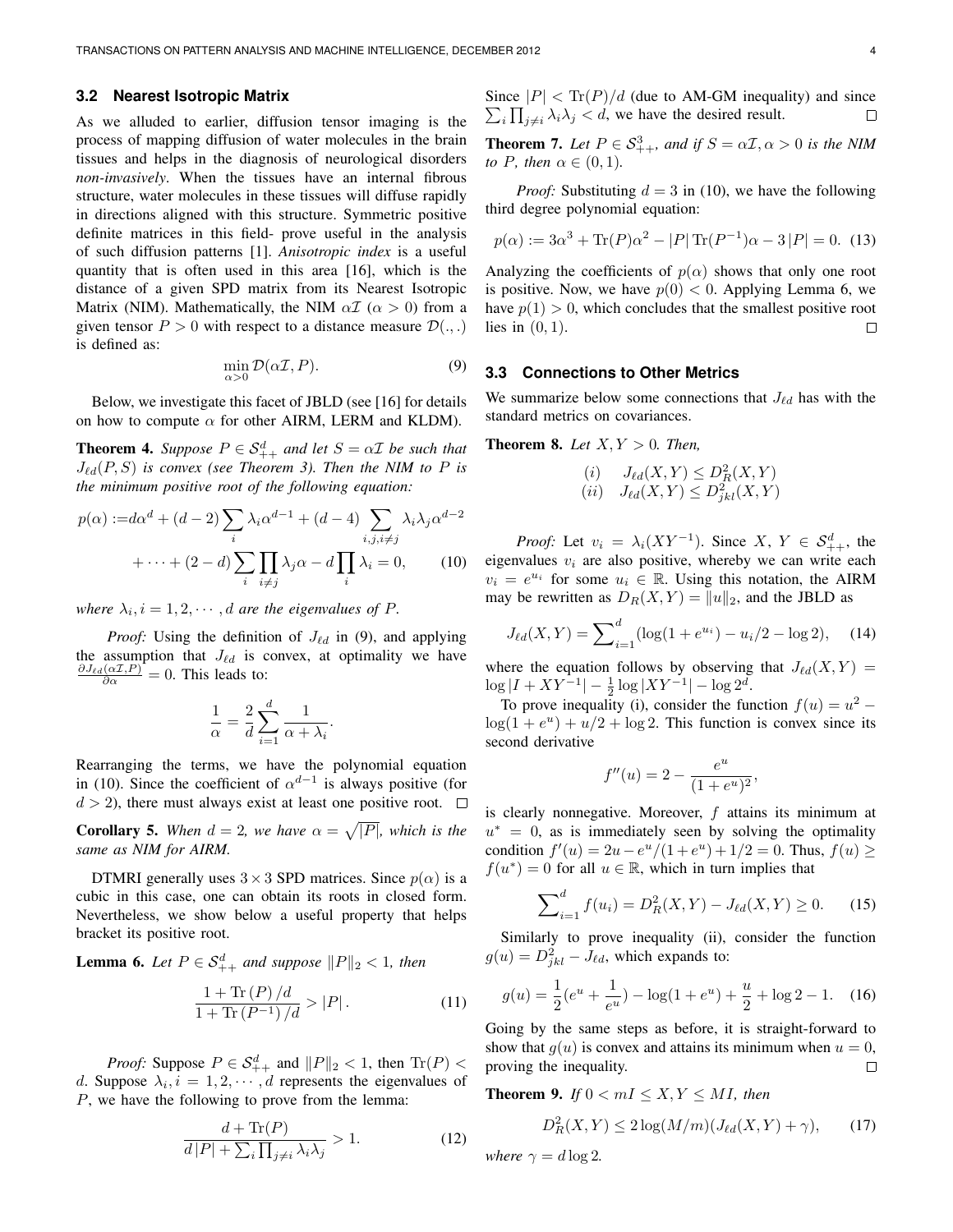*Proof:* Observe that

$$
\sum_{i=1}^{d} (\log(1 + e^{u_i}) - u_i/2 - \log 2) \ge \sum_{i=1}^{d} (|u_i|/2 - \log 2),
$$

which implies the bound

$$
J_{\ell d}(X, Y) + d \log 2 \ge \frac{1}{2} ||u||_1.
$$
 (18)

Since  $u^T u \le ||u||_{\infty} ||u||_1$  (Hölder's inequality), using (18) we immediately obtain the bound

$$
D_R^2(X, Y) = ||u||_2^2 \le 2||u||_{\infty} (J_{\ell d} + \gamma), \tag{19}
$$

where  $\gamma = d \log 2$ . But  $mI \preceq X, Y \preceq MI$  implies that  $||u||_{\infty} < \log(M/m)$ , which concludes the proof.  $||u||_{\infty} \leq \log(M/m)$ , which concludes the proof.

Our next result touches upon a condition when  $J_{\ell d} < D_{le}^2$ . A more general treatment of this relationship is outside the scope of this paper, mainly because the Hessian of  $D_{le}$  do not have closed forms<sup>2</sup>.

**Theorem 10.** *If*  $X, Y \in S^d_{++}$  *commute, then*  $J_{\ell d}(X, Y) \leq$  $D_{le}^{2}(X, Y)$ .

*Proof:* We use the fact that when  $X, Y$  commute,  $D_{le}(X, Y) = D_{R}(X, Y)$  (See Proposition 1). Now, using the connection between AIRM and JBLD (refer Theorem 8), we have the result.  $\Box$ 

#### **3.4 JBLD Geometry**

In Figure 1, we plot the three dimensional balls (isosurfaces) associated with JBLD for various radii (0.1, 0.5 and 1) and centered at the identity tensor. We also compare the JBLD ball with the isosurfaces of Frobenius distance, AIRM, and KLDM. As expected, the Frobenius distance is isotropic, while AIRM and KLDM induce non-spherical convex balls. Against these plots, and as was pointed by Theorem 3, the isosurfaces of JBLD are convex in some range and become concave as the radius increases.

#### **3.5 Computational Advantages**

The greatest advantage of  $J_{\ell d}$  against the Riemannian metric is its computational speed:  $J_{\ell d}$  requires only computation of determinants, which can be done rapidly via three Cholesky factorizations (for  $X + Y$ , X and Y), each at a cost of  $(1/3)d^3$  flops [32]. Computing  $D_R$  on the other hand requires generalized eigenvalues, which can be done for positivedefinite matrices in approximately  $4d<sup>3</sup>$  flops. Thus, in general  $J_{\ell d}$  is much faster (see also Table 1). The computational advantages of  $J_{\ell d}$  are much more impressive when comparing evaluation of gradients<sup>3</sup>. Table 2 shows that computing  $\nabla J_{\ell d}$ can even be more than 100 times faster than  $\nabla D_R$ . This difference ca be critical for NN retrieval, or more generally when using any algorithm that depends on gradients of the similarity measure, e.g., see [33] and the references therein. Table 3 provides a summary of the various metrics, their gradients and computational complexities.

| d.   | $D_R$                | $J_{\ell d}$        |
|------|----------------------|---------------------|
| 5    | $.025 + .012$        | $.030 \pm .007$     |
| 10   | $.036 \pm .005$      | $.040 \pm .009$     |
| 15   | $.061 \pm .002$      | $.050 \pm .004$     |
| 20   | $.085 \pm .006$      | $.061 + .009$       |
| 40   | $.270 + .332$        | $.123 \pm .012$     |
| 80   | $1.23 + .055$        | $.393 + .050$       |
| 200  | $8.198 \pm .129$     | $2.223 + .169$      |
| 500  | $77.311 + .568$      | $22.186 + 1.223$    |
| 1000 | $492.743 \pm 15.519$ | $119.709 \pm 1.416$ |

## TABLE 1

Average times (millisecs/trial) to compute function values; computed over 10,000 trials to reduce variance.

| d.   | $\nabla_X D_B^2(X,Y)$       | $\nabla_X J_{\ell d}(X, Y)$ |
|------|-----------------------------|-----------------------------|
| 5    | $\overline{0.798} \pm .093$ | $.036 \pm .009$             |
| 10   | $2.383 \pm .209$            | $.058 \pm .021$             |
| 20   | $7.493 \pm .595$            | $.110 \pm .013$             |
| 40   | $24.899 \pm 1.126$          | $.270 \pm .047$             |
| 80   | $99.486 \pm 5.181$          | $.921 \pm .028$             |
| 200  | $698.873 \pm 39.602$        | $8.767 \pm 2.137$           |
| 500  | $6377.742 \pm 379.173$      | $94.837 \pm 1.195$          |
| 1000 | $40443.059 \pm 2827.048$    | $622.289 \pm 37.728$        |
|      |                             |                             |

#### TABLE 2

Average times (millisecs/trial) to compute gradients; computed over 1000 trials to reduce variance.

# **4 FAST NEAREST NEIGHBOR RETRIEVAL**

Now we turn to the key application that motivated us to investigate  $J_{\ell d}$ : Nearest Neighbor (NN) retrieval for covariance matrices. Here, we have a dataset  $\{S_1, \ldots, S_n\}$  of  $d \times d$ covariance matrices that we must organize into a data structure to facilitate rapid NN retrieval. Towards this end, we choose to use the metric tree data structure as we this allows us to show the performance on an exact NN algorithm for covariances; and for this which approximations can be easily effected for faster searches. A key component of the metric tree is a procedure to partition the data space into mutually exclusive clusters, so that heuristics such as branch and bound can be applied to prune clusters that are guaranteed not to occupy candidate neighbors to a query. To this end, we derive below a K-Means algorithm on  $J_{\ell d}$  which will later be used to build the metric tree on covariances.

#### **4.1 K-Means with**  $J_{\ell d}$

Let  $S_1, S_2, \dots, S_n$  be the input covariances that must be clustered. A standard K-Means algorithm gives rise to the following optimization problem:

$$
\min_{C_1, C_2, \cdots, C_K} \sum_{k=1}^K \sum_{S \in C_k} J_{\ell d}(X_k, S),
$$
 (20)

where  $X_k$  is the *centroid* of cluster  $C_k$ . As usual, we can alternate between the centroid computation and the clustering stages to minimize (20). The only significant step is the computation of the centroid for the kth cluster; this can be written as:

$$
F := \min_{X_k} \sum_{S \in C_k} J_{\ell d}(X_k, S) \tag{21}
$$

$$
:= \min_{X_k} \sum_{S \in C_k} \log \left| \frac{X_k + S}{2} \right| - \frac{1}{2} \log |X_k S|. \tag{22}
$$

<sup>2.</sup> Due to the need to take derivatives of matrix logarithms

<sup>3.</sup> The computation of  $J_{\ell d}$  for matrices over  $d = 13$  was seen to be faster when the determinants were computed using the Cholesky decomposition.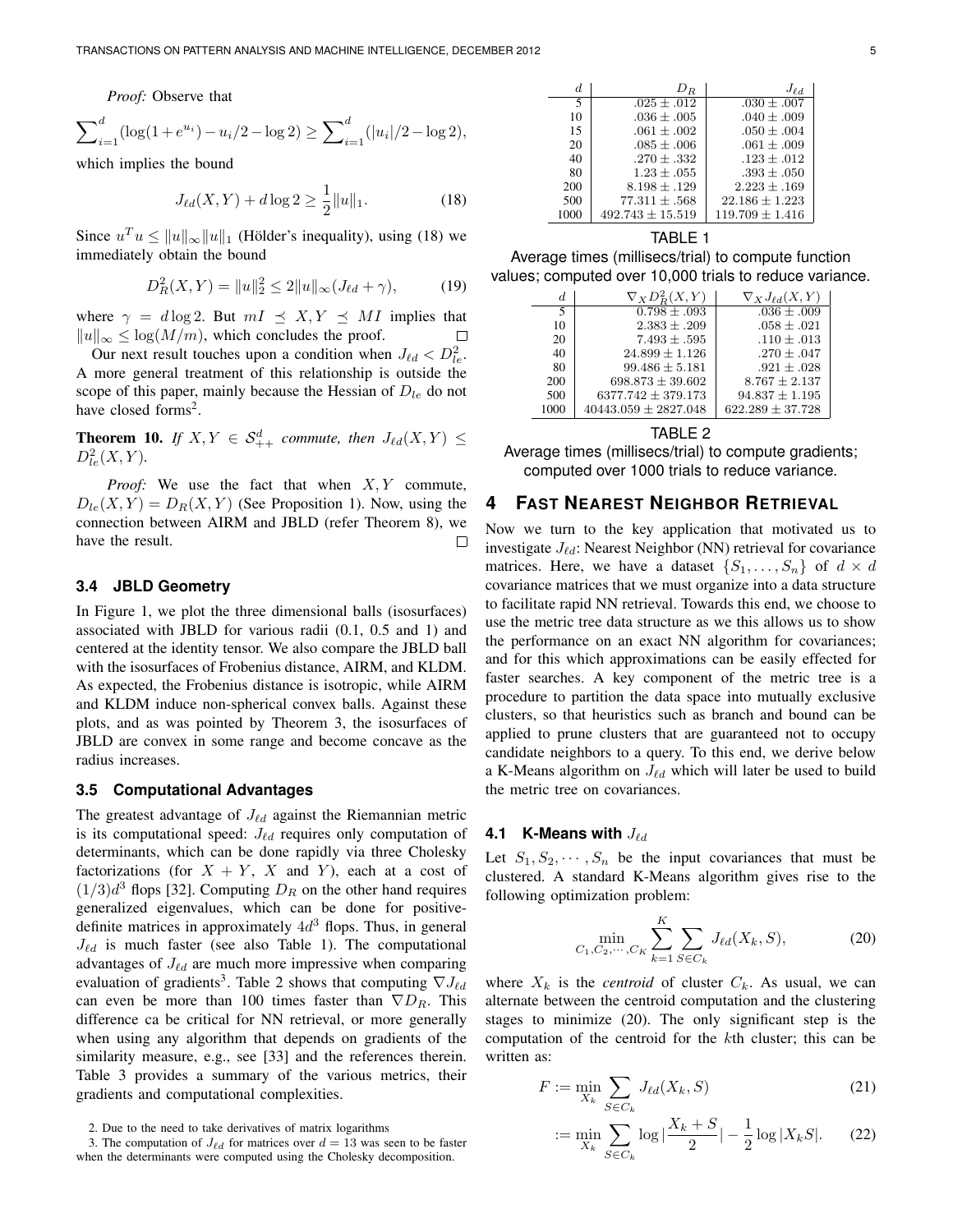

Fig. 1. Isosurface plots for various distance measures. First, distances for arbitrary three dimensional covariances from the identity matrix are computed, and later isosurfaces corresponding to fixed distances of 0.1, 0.5 and 1 are plotted. The plots show the surfaces for: (a) Frobenius distance, (b) AIRM, (c) KLDM, and (d) JBLD respectively.

| Measure     | $D^2(X,Y)$                                                  | <i>FLOPS</i>   | Gradient $(\nabla_x)$                                                                                      |
|-------------|-------------------------------------------------------------|----------------|------------------------------------------------------------------------------------------------------------|
| AIRM        | $\sqrt{\ \log(X^{-1/2}YX^{-1/2})\ _{\rm F}^2}$              | 4d3            | $2X^{-1} \log(XY^{-1})$                                                                                    |
| LERM        | $\ \log(X) - \log(Y)\ _{\mathcal{F}}^2$                     | $rac{8}{5}d^3$ | $1/2X^{-1} \log(X) - 2 \sum_{j=1}^{\infty} \frac{1}{j} \sum_{k=0}^{j-1} (X-X)^{(j-k-1)} \log(Y) (X-X)^{k}$ |
|             |                                                             |                |                                                                                                            |
| <b>KLDM</b> | $\frac{1}{2} \text{Tr} (X^{-1}Y + Y^{-1}X - 2\mathcal{I})$  | $rac{8}{3}d^3$ | $Y^{-1} = X^{-1}YX^{-1}$                                                                                   |
| JBLD        | $\log \left  \frac{X+Y}{2} \right  - \frac{1}{2} \log  XY $ | $d^3$          | $(X+Y)^{-1} - \frac{1}{2}X^{-1}$                                                                           |

#### TABLE 3

A comparison of various metrics on covariances and their computational complexities against  $J_{\ell d}$ .

Unfortunately,  $J_{\ell d}$  is not convex, which makes centroid computation tricky. The good news is that, we can write (22) as the sum of a convex function  $F_{vex}(X_k, S) =$  $-\sum_{S\in C_k}\frac{|C_k|}{2}$  $\frac{Z_{k}}{Z_{V}} \log |X_{k}|$  and a concave term  $F_{cave}(X_{k}, S) =$  $\sum_{S \in C_k} \log \left| \frac{X_k + S}{2} \right|$ . Such a combination of convex and concave objectives can be efficiently solved using Majorization-Minimization using the Convex-ConCave Procedure (CCCP) [34]. The main idea of this procedure is to approximate the concave part of the objective by its first order Taylor approximation around the current best estimate  $X_k^t$ ; that is, for the  $(t + 1)$ st step:

$$
X_k^{t+1} = \underset{X_k}{\text{argmin}} \, F_{vex}(X_k, S) - X_k^T \nabla_{X_k} F_{cave}(X_k^t, S). \tag{23}
$$

Substituting (23) in (22), later taking the gradient of (22) with respect to  $X_k$  and setting it to zero (recall that now we have a convex approximation to (22)), we have:

$$
\sum_{S \in C_k} \nabla_{X_k} F_{vex}(X_k^{t+1}, S) = -\sum_{S \in C_k} \nabla_{X_k} F_{cave}(X_k^t, S).
$$
\n(24)

Expanding the gradient terms for  $J_{\ell d}$ , we have the following *fixed-point* iteration:

$$
X_k^{t+1} = \left[ \frac{1}{|C_k|} \sum_{S \in C_k} \left( \frac{S + X_k^t}{2} \right)^{-1} \right]^{-1}.
$$
 (25)

We now derive conditions guaranteeing the convergence of the fixed point iteration in (25). The uniqueness of a centroid thus found is reported in [35].

**Lemma 11.** *The function*  $f(X) = X^{-1}$  *for*  $X \in S_{++}^d$  *is matrix convex, i.e., for*  $X, Y \in S^d_{++}$  *and for*  $t \in [0,1]$ *,* 

$$
f(tX + (1 - t)Y) \le tf(X) + (1 - t)f(Y). \tag{26}
$$

*Proof:* See Exercise V.1.15 [36] for details. 
$$
\Box
$$

**Lemma 12.** *If*  $X, Y \in S^d_{++}$  *and suppose*  $X \geq Y$ *, then*  $X^{-1} \leq$  $Y^{-1}$ .

*Proof:* See Corollary 7.7.4 [37]. 
$$
\Box
$$

**Theorem 13.** Let  $S_1, S_2, \cdots, S_n$  be the input covariances *and let* X<sup>∗</sup> *be the centroid found by* (25)*. Then* X<sup>∗</sup> *lies in the* compact *interval*

$$
\left(\frac{1}{n}\sum_{i=1}^{n}S_{i}^{-1}\right)^{-1} \leq X^{*} \leq \frac{1}{n}\sum_{i=1}^{n}S_{i}.
$$
 (27)

*Proof: The left inequality:* Applying Lemma 11 to (25), we have:

$$
X^{-1} \le \frac{1}{n} \sum_{i=1}^{n} \left( \frac{S_i^{-1} + X^{-1}}{2} \right)
$$
 (28)

$$
\leq \frac{1}{n} \sum_{i=1}^{n} \frac{S_i^{-1}}{2} + \frac{1}{2} X^{-1}.
$$
 (29)

Now, applying Lemma 12, the result follows.

*The right inequality:* As one can see, the right side of (25) is essentially the harmonic mean of  $\frac{X+S_i}{2}$  for  $i=1,2,\dots, n$ . Since the harmonic mean is always less than or equal to the arithmetic mean [38], we have the result. П

**Theorem 14.** Let  $\{X^t\}$  (for  $t \geq 1$ ) be the sequence of *successive iterates generated as per* (25)*. Then,*  $X^t \rightarrow X^*$ , *where*  $X^*$  *is a stationary point of* (22).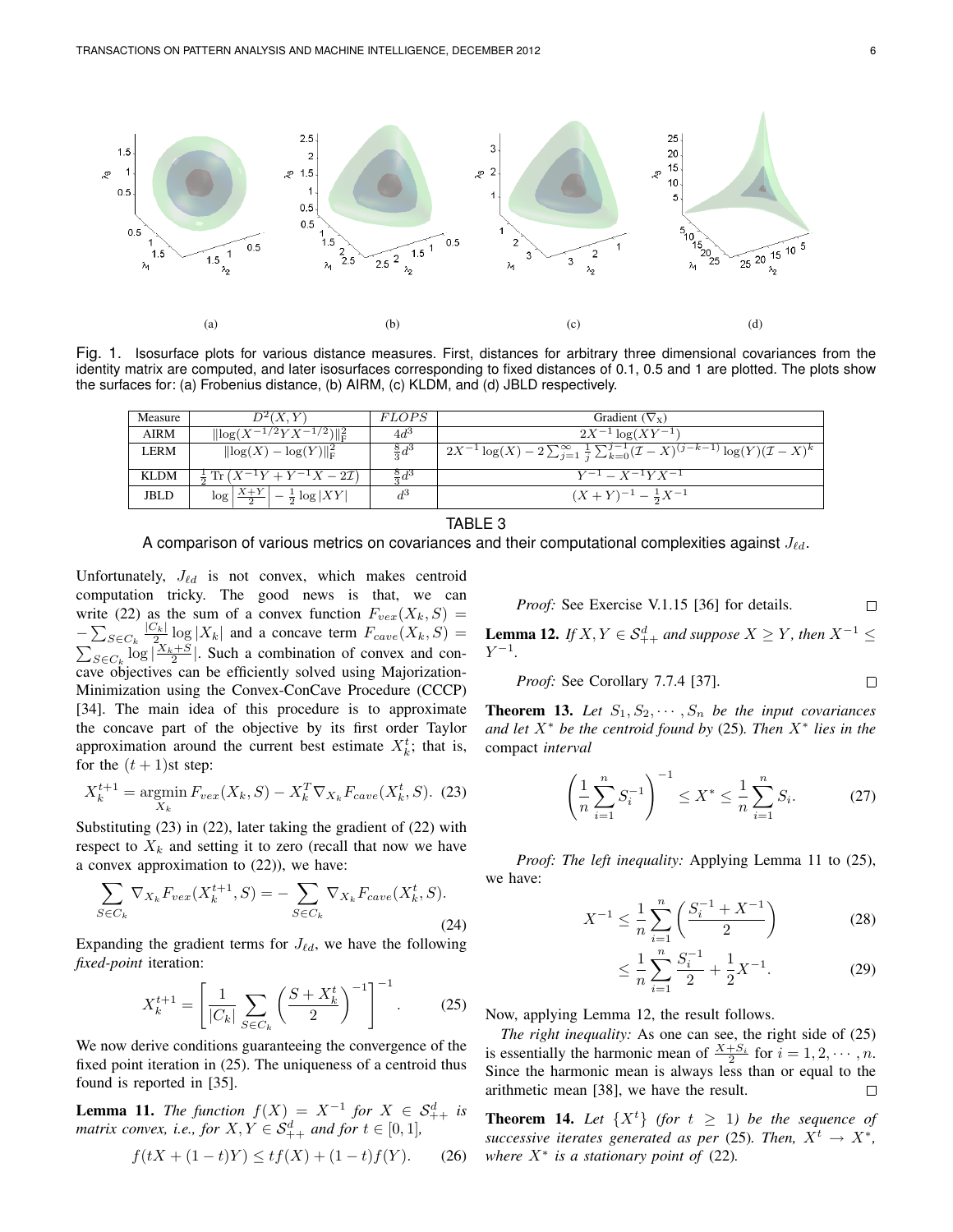*Proof:* It is clear that  $F_{vex}$  and  $-F_{cave}$  are strictly convex functions and  $-\nabla F_{cave}$  is continuous. Further, from Theorem 13 it is clear that the solution lies in a compact interval inside  $S_{++}^d$ . Thus, following the conditions of convergence stipulated in [39] (CCCP-II, Theorem 8), the iterations in (25) converges for a suitable initialization inside the compact set.

#### **4.2 NN Using Metric Tree**

Metric Trees (MT) [40] are fundamental for fast NN retrieval when the underlying objects lie in a metric space (recall that square-root of JBLD is a metric). NN using the MT involves two steps: (i) Building the tree, and (ii) Querying the tree. We discuss each of these steps below.

## 4.2.1 Building MT

To build the MT, we perform top-down partitioning of the input space by recursively applying the JBLD K-Means algorithm (introduced above). Each partition of the MT is identified by a centroid and the ball radius. For  $n$  data points, and assuming we bi-partition each cluster recursively, the total build time of the tree is  $O(n \log n)$  (ignoring the cost for K-Means itself). To save time, we stop partitioning a cluster when the number of points in it goes below a certain threshold; this threshold is selected as a balance between the computational time to do exhaustive search on the cluster elements against doing K-Means on it.

## 4.2.2 Querying Using MT

Given a query point  $q$ , one first performs a greedy binary search for the NN along the most proximal centroids at each level. Once a leaf partition is reached, exhaustive search is used to localize to the candidate centroid  $X_c$ . Then one backtracks to check if any of the sibling nodes (that were temporarily ignored in the greedy search) contain a data point that is closer to q than  $X_c$ . To this end, we solve the following optimization problem on each of the sibling centroids C:

$$
d(X_c, q) > \min_{X; d(X, C) = R} d(X, q),
$$
\n(30)

where  $X$  is called the projection of  $q$  onto the ball with centroid  $C$ , radius  $R$  and  $d$  is some distance function. If (30) is satisfied, then the sibling node should be explored, otherwise it can be pruned. When  $d$  is a metric, (30) has a simple solution utilizing the triangle inequality as is described in [41]. The mechanism can be extended to retrieve k-NN by repeating the search ignoring the (k-1) NNs already retrieved. This can be efficiently implemented by maintaining a priority queue of potential subtree centroids and worst case distances of the query to any candidate node in this subtree, as described in [40].

## **5 EXPERIMENTS**

We are now ready to describe our experimental setup and results to substantiate the effectiveness of  $J_{\ell d}$ . We first discuss the performance metric on which our experiments are based, then provide simulation results exposing various aspects of our metric; these are followed by the results on four real-world datasets. All algorithms were implemented in MATLAB and tested on a machine with 3GHz single core CPU and 4GB RAM.

#### **5.1 Performance Metric**

□

**Accuracy**  $\mathbb{Q}$  **K:** Suppose we have a covariance dataset  $\mathcal{D}$  and a query set Q. Accuracy@K describes the average accuracy when retrieving  $K$  nearest covariances from  $D$  for each item in Q. Suppose  $G_q^K$  stands for the ground truth label subset associated with the qth query, and if  $M_q^K$  denotes the label subset associated with the  $K$  nearest covariances found using a metric  $M$  for the query  $q$ , then we formally define:

$$
Accuracy@K = \frac{1}{|Q|} \sum_{q \in Q} \frac{|G_q^K \cap M_q^K|}{|G_q^K|}. \tag{31}
$$

Note that *Accuracy@K* as defined in (31) subsumes the standard performance metrics: *precision* and *recall*. Most often we work with  $K = 1$ , in which case we will drop the suffix and will refer as *Accuracy*. Since some of the datasets used in our experiments do not have ground truth data available, the baselines for comparison were decided via a linear scan using the AIRM metric as this metric is deemed the state-of-the-art on covariance data.

#### **5.2 Simulations**

Before we delve into the details of our experiments, we highlight here the base experimental configurations that we used for all the simulation experiments. Since there are a variety of code optimizations and offline computations possible for the various metrics, we decided to test all the algorithms with the base implementation as provided by MATLAB. An exception here are the experiments using LERM. It was found that for computing LERM, projecting the input matrices into the log-Euclidean space (through matrix logarithms) resulted in expensive computations, as a result of which the performances were incomparable with the setup used for other metrics. Thus, before using this metric, we took the logarithm of all the covariances offline.

For the NN experiments, we used a metric tree with four branches and allowed a maximum of 100 data points at the leaf nodes. With regard to computing the cluster centroids (for k-means), LERM and FROB metrics used the ordinary Euclidean sample mean, while AIRM used the Fréchet mean using the iterative approximation algorithm described in [42]. The centroid for KLDM boils down to computing the solution of a Riccati equation as described in [43]. For the simulation experiments, we used the results produced by AIRM as the ground truth.

Now we are ready to describe our base configuration for the various simulation experiments. We used 1K covariances of  $S_{++}^{10}$  with 50 true number of clusters as the dataset and a collection of 100 covariances as the query set. The plots that we are about to show resulted from average performances by repeating the experiments 100 times using different database and query sets.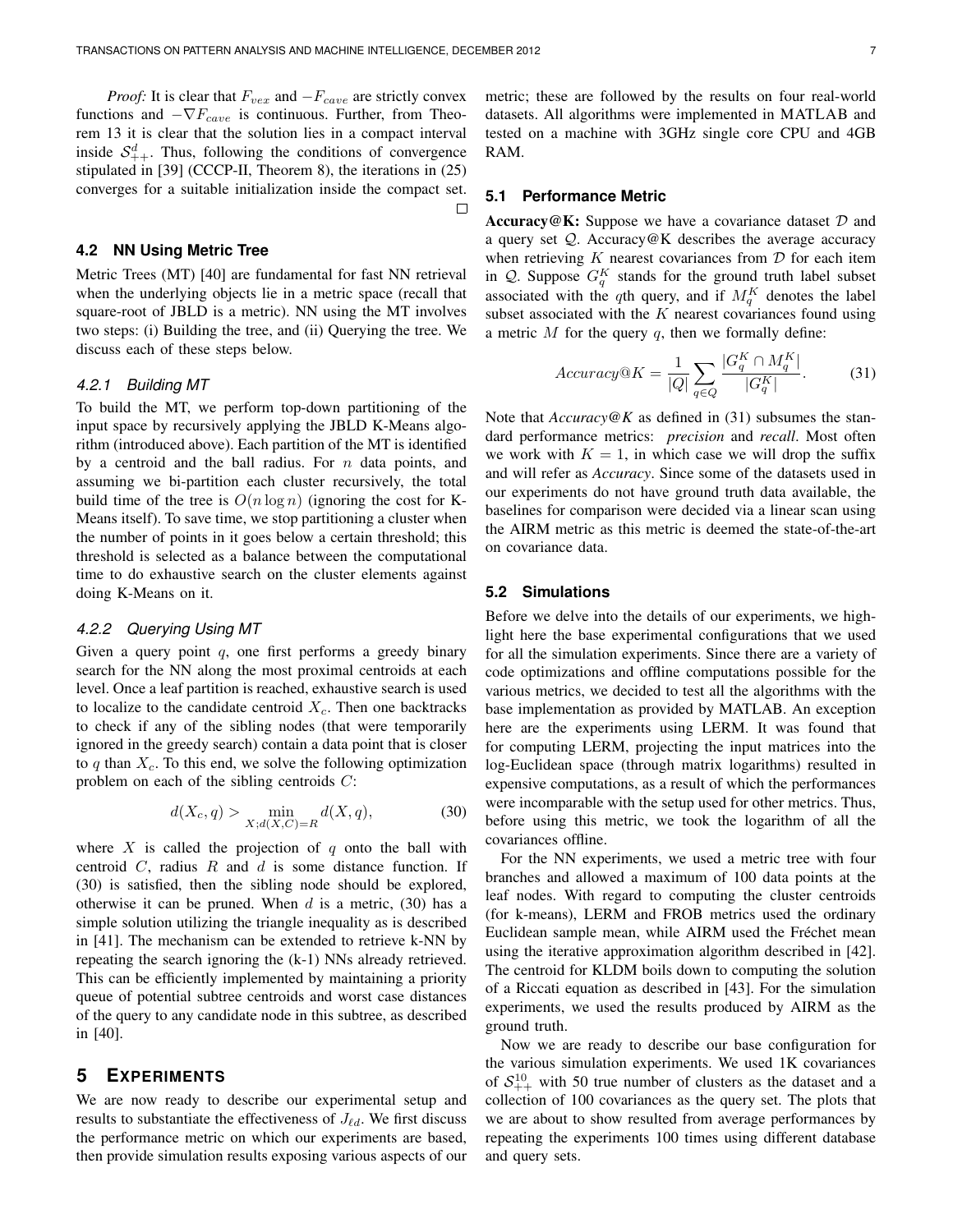#### 5.2.1 Accuracy Against Noise

Given that the distances on covariances are nonlinear, the primary goal of this experiment is to validate the robustness of JBLD against noise in the covariance descriptors for the task of NN retrieval. This is especially useful when considering that our data can be poorly conditioned so that small perturbations of poorly conditioned data matrices can lead to large divergences, which for some applications might be uncalled for. Towards this end, we created a base set of 1K covariances from a set of simulated feature vectors. Subsequently, Gaussian noise of varying magnitude (relative to the signal strength) was added to the feature vectors to obtain a set of 100 noisy covariances. The base covariances were used as queries while the noisy ones as the database. A linear scan through the data using the Riemannian metric to measure nearness *defined* the ground truth. Figure 2 shows the average accuracies for decreasing SNR for three different covariance dimensions (10D, 20D and 40D). It is clear that JBLD is more robust than LERM and KLDM, at the same time yields accuracy almost close to the baseline Riemannian metric, irrespective of the dimension of the matrix. It is to be noted that a retrieval using the Frobenius distance (FROB) is clearly seen to perform poorly. We would also like to highlight that we noticed a small drop in the accuracy of KLDM (as seen in Figure  $2(c)$ ) as the data dimensionality increases, which we suspect is due to the poor conditioning of the data matrices as the dimensionality grows, impacting the matrix inversions.

#### 5.2.2 Effect of Cluster Size

This section analyzes the scalability of  $J_{\ell d}$  to an increasing number of true data clusters (given fixed database size). The basic goal of this experiment is to expose the clustering performance of our  $J_{\ell d}$ -K-Means algorithm against the K-Means based on other metrics. The performance comparison is analyzed on three aspects: (i) the average accuracy of NN retrieval, (ii) average metric tree creation time (which includes K-Means clustering for each internal node of the metric tree), and (iii) average search time using a metric tree. Figure 3 shows results from this experiment. There are a few important properties of the metrics that are revealed by these plots: (i) the accuracy of  $J_{\ell d}$  matches closely with that of AIRM (note that AIRM is used as the ground truth), (ii) assuming the metric tree is constructed optimally, the search time for AIRM and  $J_{\ell d}$  are comparable, and (iii) (which is the most important) the metric tree construction for AIRM almost increases quadratically with increasing number of true clusters, while that for other metrics is more favorable. Together, the three plots substantiate the superior performance of  $J_{\ell d}$ . Later in this paper, we will get back to illustrating these claims on real-data.

#### 5.2.3 Effect of Matrix Dimension

One of the major motivations for proposing  $J_{\ell d}$  as a replacement for existing metrics on covariances is its scalability to increasing matrix dimensions. Figure 4 shows the results of accuracy, metric tree creation time and search time using a metric tree. As is clear from the plots, the metric tree creation time increases at many orders of magnitude worse with AIRM than with other metrics, while  $J_{\ell d}$  performs better at accuracy and retrieval time against other metrics. Similar to what we noticed in Figure 2, the accuracy of KLDM worsens as the matrix dimension increases.

#### 5.2.4 Effect of Increasing Database Size

This experiment shows the performance of  $J_{\ell d}$  against searching in larger datasets. Towards this end, we kept the number of true clusters constant and same as in other experiments, but increased the number of data points (covariances) associated with each cluster. The results of this experiment in terms of accuracy, tree buildup time and retrieval performance is shown in Figure 5. Similar to the previous plots, it is clear that  $J_{\ell d}$ provides promising results in all the three properties, while maintaining nearly perfect retrieval accuracy, showing that it does not get distracted from the nearest neighbor even when the datasize increases.

## 5.2.5 Anisotropic Index

As we alluded to briefly in Subsection 3.2, Anisotropic Index (AI) of a matrix over a divergence (or metric) is a useful quantity in several DTMRI applications [16]. Figure 6 plots the average Fractional Anisotropic Index<sup>4</sup> (FAI(X) =  $\text{AI}(X)/(1 + \text{AI}(X))$  for the various distances on  $3 \times 3$  SPD tensors for increasing levels of tensor anisotropy (increasing condition number). As is clear from the plots, JBLD was found to have lower anisotropy when compared to other metrics on covariances.

#### **5.3 Real Data Experiments**

Continuing upon the simulated performance figures of  $J_{\ell d}$ against other metrics, this subsection provides results on realdata. First, we will showcase a few qualitative results from some important applications of covariances from literature. We will demonstrate that JBLD outperforms other metrics in accuracy *not only* when AIRM is assumed to be the ground truth, but also in situations when we know the correct ground truth of data as provided by an external agency or human labeling.

## 5.3.1 Tracking using Integral Images

People appearance tracking has been one of the most successful applications using covariances. We chose to experiment with some of the popular tracking scenarios: (i) face tracking under affine transformations, (ii) face tracking under changes in pose, and (iii) vehicle tracking. For (i) and (ii), the tracking dataset described in [44] was used, while the vehicle tracking video was taken from the ViSOR repository<sup>5</sup>. The images from the video were resized to  $244 \times 320$  for speed and integral images computed on each frame. An input tracking region was given at the beginning of the video, which is then tracked in subsequent images using the integral transform, later computing covariances from the features in this region.

<sup>4.</sup> FAI is in the range of [0, 1] irrespective of the underlying divergence and thus provides a fair comparison instead of just using AI.

<sup>5.</sup> http://www.openvisor.org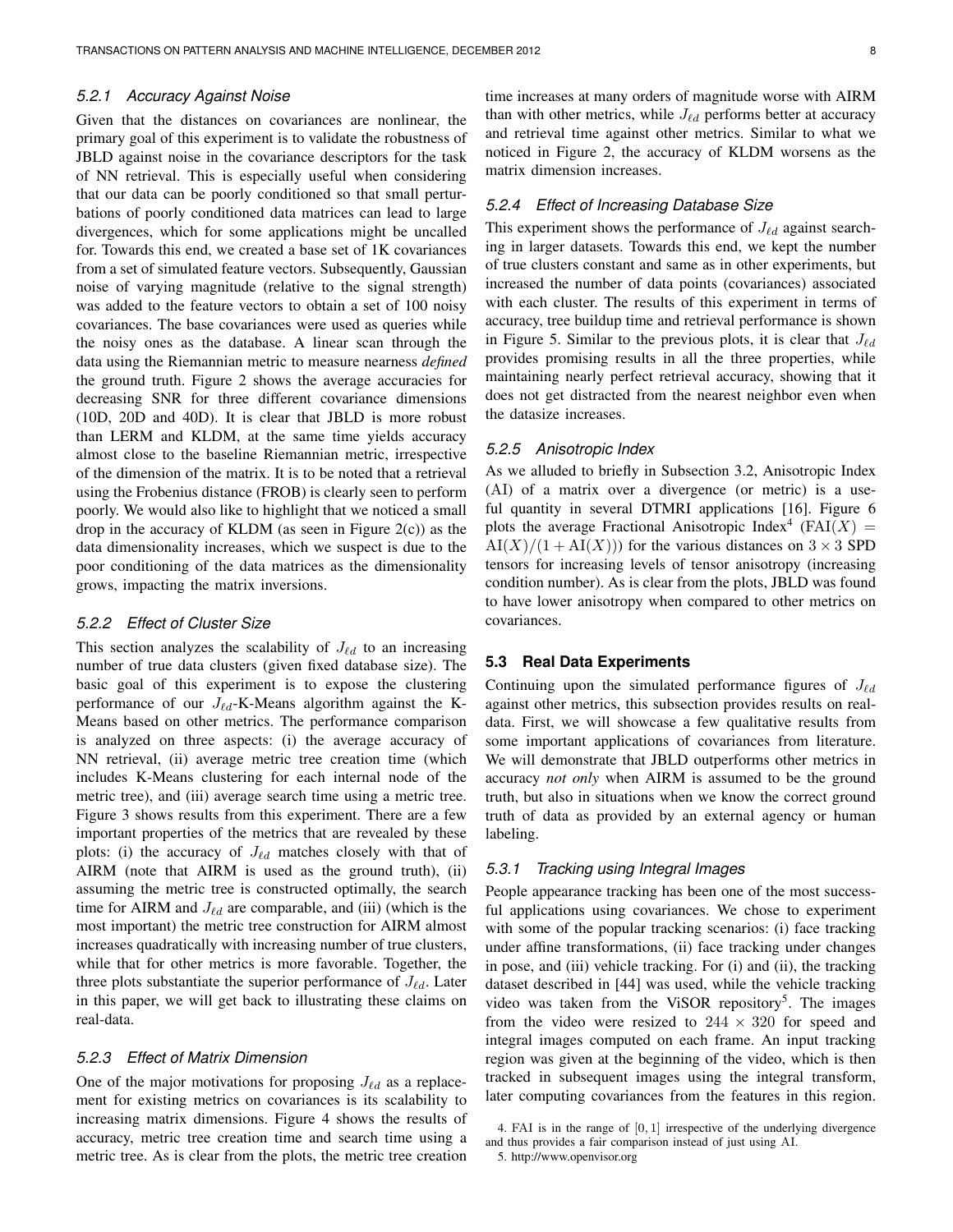

Fig. 2. Accuracy against increasing noise for various matrix dimensions n; (a)  $n = 10 \times 10$ , (b)  $n = 20 \times 20$ , (c)  $n = 40 \times 40$ . It is assumed that the AIRM is the ground truth. FROB stands for the Matrix Frobenius Distance.



Fig. 3. Fixed dataset size of 1K, query size of 100 and for increasing number of true clusters: 3(a) accuracy of search, 3(b) time to create the metric tree, and 3(c) speed of retrieval using the metric tree. The average is computed over 100 trials.



Fig. 4. Fixed dataset size of 1K, query size of 100 and for increasing covariance matrix dimensions: 4(a) accuracy of search, 4(b) time to create the metric tree, and 4(c) speed of retrieval using the metric tree. The average is computed over 100 trials.



Fig. 5. Fixed number of true number clusters, query size of 100 and but increasing the covariance dataset size: 5(a) accuracy of search, 5(b) time to create the metric tree, and 5(c) speed of retrieval using the metric tree. The average is computed over 100 trials.

We used the color and the first order gradient features for the covariances. Figures  $7(a)$ ,  $7(b)$ , and  $7(c)$  show qualitative results from these experiments. We compared the window of tracking for both AIRM and JBLD, and found that they always fall at the same location in the video (and hence not shown).

## 5.3.2 Texture Segmentation

Another important application of covariances has been in texture segmentation [4], which has further application in DTMRI, background subtraction [45], etc. In Figure 7(d), we present a few qualitative results from segmentation on the Brodatz texture dataset. Each of the images were a combination of



Fig. 6. Plots of fractional anisotropic indices of various distance functions on  $3 \times 3$  SPD tensors for increasing condition numbers of the constituent tensors. The FAI of AIRM and LERM were found to be very close.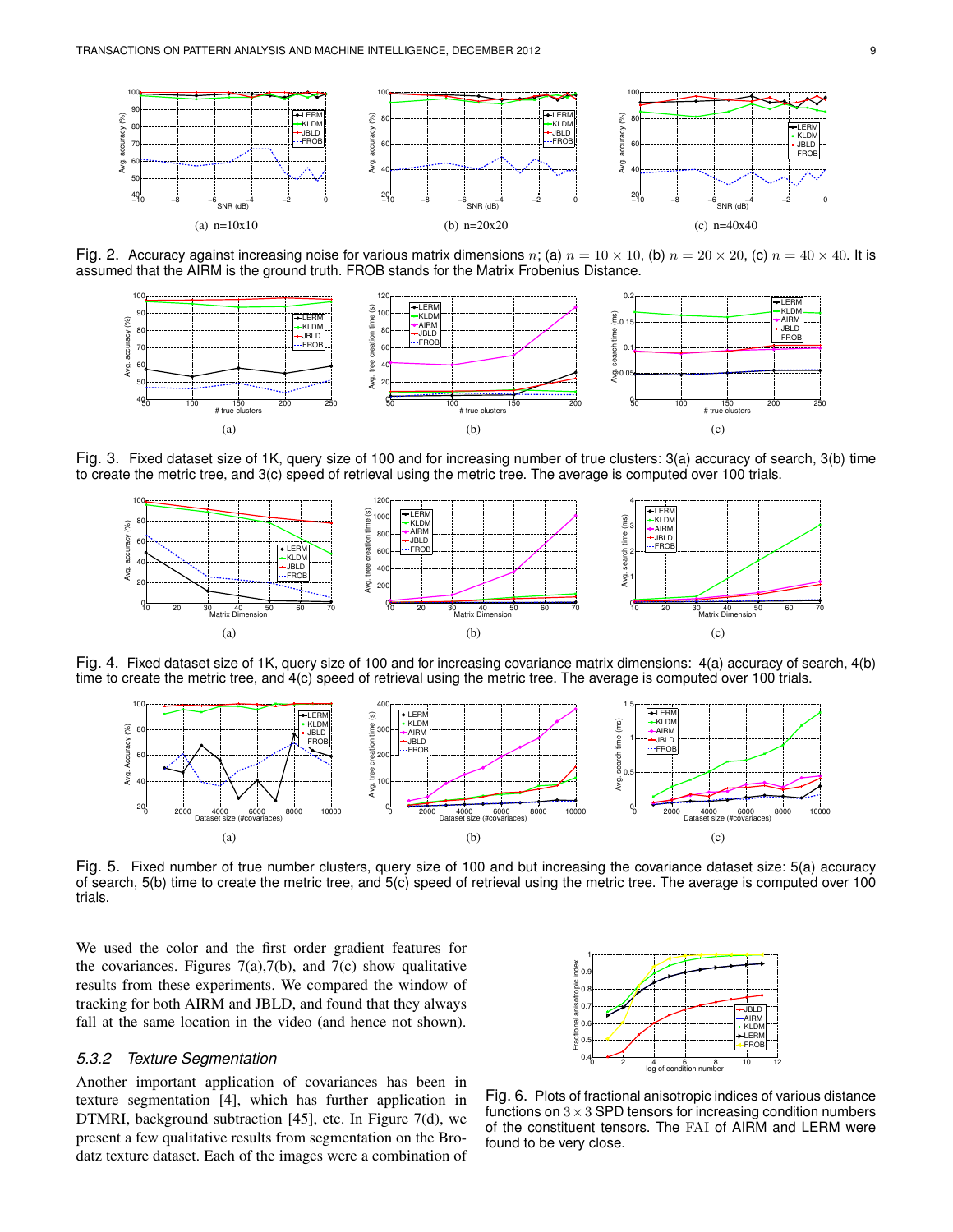covariance matrix computed using all the pixels in a  $p \times p$  patch around the given pixel. The  $5 \times 5$  covariances were computed using features such as image coordinates of the pixels in this patch, image intensity at each pixel, and first order moments. Next, we applied the JBLD K-Means algorithm for the texture mixture, later segregating the patches using their cluster labels.

#### **5.4 Real Data NN Experiments**

Now we are ready to present quantitative results on realworld datasets. For real-world experiments that are described in the subsequent sections, we use four different vision applications for which covariance descriptors have shown to produce promising results: (i) texture recognition, (ii) action recognition, (iii) face recognition, and (iv) people appearance tracking. We briefly review below each of these datasets and how covariances were computed for each application.

**Texture Dataset:** Texture recognition has been one of the oldest applications of covariances spanning a variety of domains, e.g., DTMRI, satellite imaging, etc. The texture dataset for our experiments was created by combining the 160 texture images in the Brodatz dataset and the 60 texture classes in the CURET dataset [46]. Each texture category in the Brodatz dataset consisted of one  $512 \times 512$  image. To create the covariances from these images, we followed the suggestions in [4]. First patches of size  $20 \times 20$  were sampled from random locations in each image, later using the image coordinate of each pixel in a patch, together with the image intensity, and the first order gradients to build 5D features. Covariances computed from such feature vectors on all the pixels inside the patch constituted one such data matrix. We generated approximately 5K such covariances from all the texture images in all the categories from the Brodatz dataset. To build a larger dataset for textures, we combined this dataset with texture covariances from the CURET dataset [46] which consists of 60 texture categories, with each texture having varying degrees of illumination and pose variations. Using the RGB color information, together with the 5 features described before, we created approximately 27K covariances each of size  $8 \times 8$ . To have covariances of the same dimensionality across the two datasets, we appended a unit matrix of small diagonal for the RGB to the covariances computed from the Brodatz dataset. **Action Recognition Dataset:** Activity recognition via optical flow covariances is a recent addition to the family of applications with covariance descriptors, and shows great promise. For every pair of frames in a given video, the optical flow is initially computed; the flow is then threshold and 12D feature vectors were extracted from each non-zero flow location (refer [11] for details on this feature vector). It is proposed that the covariance computed from the optical flow features captures the profile of that activity uniquely. To build the optical flow covariance dataset, we used a combination of activity videos from the Weizmann activity dataset [47], the KTH dataset<sup>6</sup> and the UT tower dataset [48]. This resulted in a large dataset of approximately 63.5K covariances each of dimension  $12 \times 12$ .

**Face recognition:** Face recognition is still an active area of research in computer vision and there has been many effective ideas suggested. In [9], the idea of covariance descriptors was extended for recognizing faces, where each face image was convolved with 40 Gabor filters, the outputs of which were then collated to form  $40 \times 40$  covariances. Although the covariance descriptors are not the state-of-the-art in face recognition, our choice of this application for this paper is to analyze the performance of our metric for real-data of large dimensions. Towards this end, we used the images from the *Faces in the Wild* dataset [49], which consists of approximately 31K face images mainly collected from newspapers. We used the same approach as in [9] for computing the covariances, along with incorporating the RGB color information of each pixel and the first and second order intensity gradients to form  $48 \times 48$  covariances.

**People Appearances:** An important real-time application of covariances is people tracking from surveillance cameras [4]. To analyze the suitability of our metric for such applications, we illustrate empirical results on tracking data. For this experiment, we used videos of people appearances tracked using multiple cameras<sup>7</sup>. The background was first learned using a mixture of Gaussians, then the silhouettes of people in the scene were extracted. The first and second order image gradients along with the color information were used to obtain approximately 10K covariances of size  $8 \times 8$ .

**Ground Truth:** Note that the texture dataset, the action dataset and the faces dataset have ground truth labels associated with each data point and thus for accuracy comparisons, we directly use this class label of the query set against the class label associated with the NN found by a metric. Unfortunately, the people appearances dataset does not have a ground truth and thus we use the label of the NN found by AIRM as the ground truth.

## **5.5 NN via Exhaustive Search**

Here we present our experiments and results for NN via exhaustive search using the various metrics. Exhaustive search is important from a practical point of view as most real-time applications (such as tracking) cannot spend time in building a metric tree. In this section, we analyze the performance of JBLD in terms of accuracy and retrieval speed on each of the datasets we described in the previous section.

## 5.5.1 Accuracy

We divided each of the datasets into database and query sets, and then computed accuracy against either the available ground truth or the baseline computed using AIRM. The query set typically consisted of 1K covariances. The results are shown in Table 4. Clearly, JBLD outperforms all the other metrics in accuracy, without compromising much on the speed of retrieval. In the case of LERM, we had to vectorize the covariances using the log-Euclidean projections for tractability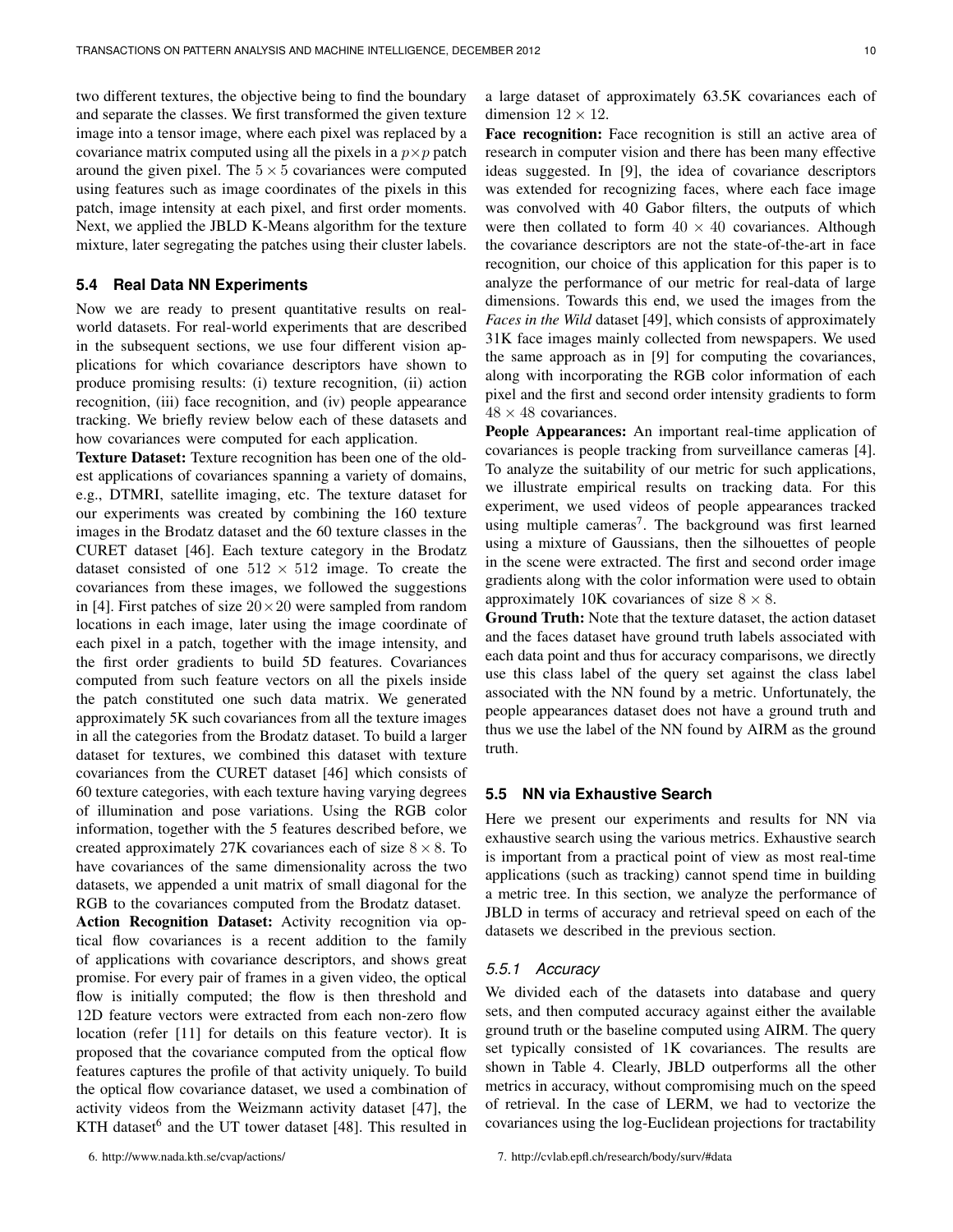

(d)

Fig. 7. Tracking using JBLD on covariances computed from integral images: (a) affine face tracking, (b) tracking face with pose variations, (c) vehicle tracking, (d) shows results from texture segmentation. The red rectangle in the first image in each row shows the object being tracked. The yellow rectangles in the subsequent images are the nearest objects returned by JBLD. (d) shows sample results from three texture segmentation experiments. The left image in each pair shows the original mixed texture image and the right image in each pair shows the output of segmentation, with one texture masked out.

| Dataset (size) AIRM JBLD |       |      | <b>LERM</b>  | <b>KLDM CHOL FROB</b> |       |      |
|--------------------------|-------|------|--------------|-----------------------|-------|------|
| Texture (25852)          |       |      |              |                       |       |      |
| $Accuracy(\%)$           | 85.5  | 85.5 | 82.0         | 85.5                  | 63.0  | 56.5 |
| Time $(s)$               | 1.63  | 1.50 | 1.16(4.21)   | 1.71                  | 1.81  | 1.21 |
| Activity (62425)         |       |      |              |                       |       |      |
| $Accuracy(\%)$           | 99.5  | 99.5 | 96.5         | 99.5                  | 92.0  | 82.5 |
| Time $(s)$               | 4.04  | 3.71 | 2.42(10.24)  | 4.34                  | 4.98  | 2.53 |
| Faces (29700)            |       |      |              |                       |       |      |
| $Accuracy(\%)$           | 32.5  | 33.0 | 30.5         | 31.5                  | 29.5  | 26.5 |
| Time $(s)$               | 10.26 | 4.68 | 2.44 (24.54) | 10.33                 | 12.13 | 2.13 |
| Tracking $(8596)$        |       |      |              |                       |       |      |
| $Accuracy(\%)$           |       | 100  | 83.3         | 70.0                  | 91.0  | 52.1 |
| Time $(s)$               | 0.44  | 0.40 | 0.17(1.7)    | 0.42                  | 0.28  | 0.15 |

## TABLE 4

Performance of JBLD on different datasets and against various other metrics for 1-NN query using exhaustive search averaged over 1K queries. Note that for the appearance tracking dataset, we used AIRM as the baseline (and thus the accuracy not shown). Avg. time is in seconds for going over the entire dataset once to find the NN. The time taken for the offline log-Euclidean projections is shown in brackets under LERM.

of the application. The time taken for this operation for each of the datasets is also shown in the table. Since this embedding uses the eigen decomposition of the matrices, this operation is seen to be computationally expensive, deterring the suitability of LERM for real-time applications. We also compare the performance of JBLD against other distances such as the Cholesky (CHOL) distance and the Frobenius (FROB) distance. Frobenius distance was seen to perform poorly in all our experiments, although as expected, it is the fastest. The numerical results are averaged over 10 trials, each time using a different database and a query set.

#### 5.5.2 Accuracy@K

We take the previous experiments of 1-NN a step further and present results on K-NN retrieval for an increasing K. The idea is to generalize the power of 1-NN to a K-NN application. We plot in Figure 8, the results of Accuracy@K, where the maximum value of  $K$  is determined by the cardinality of a ground truth class. The plots clearly show that JBLD performs well against almost all other metrics in terms of accuracy for increasing K.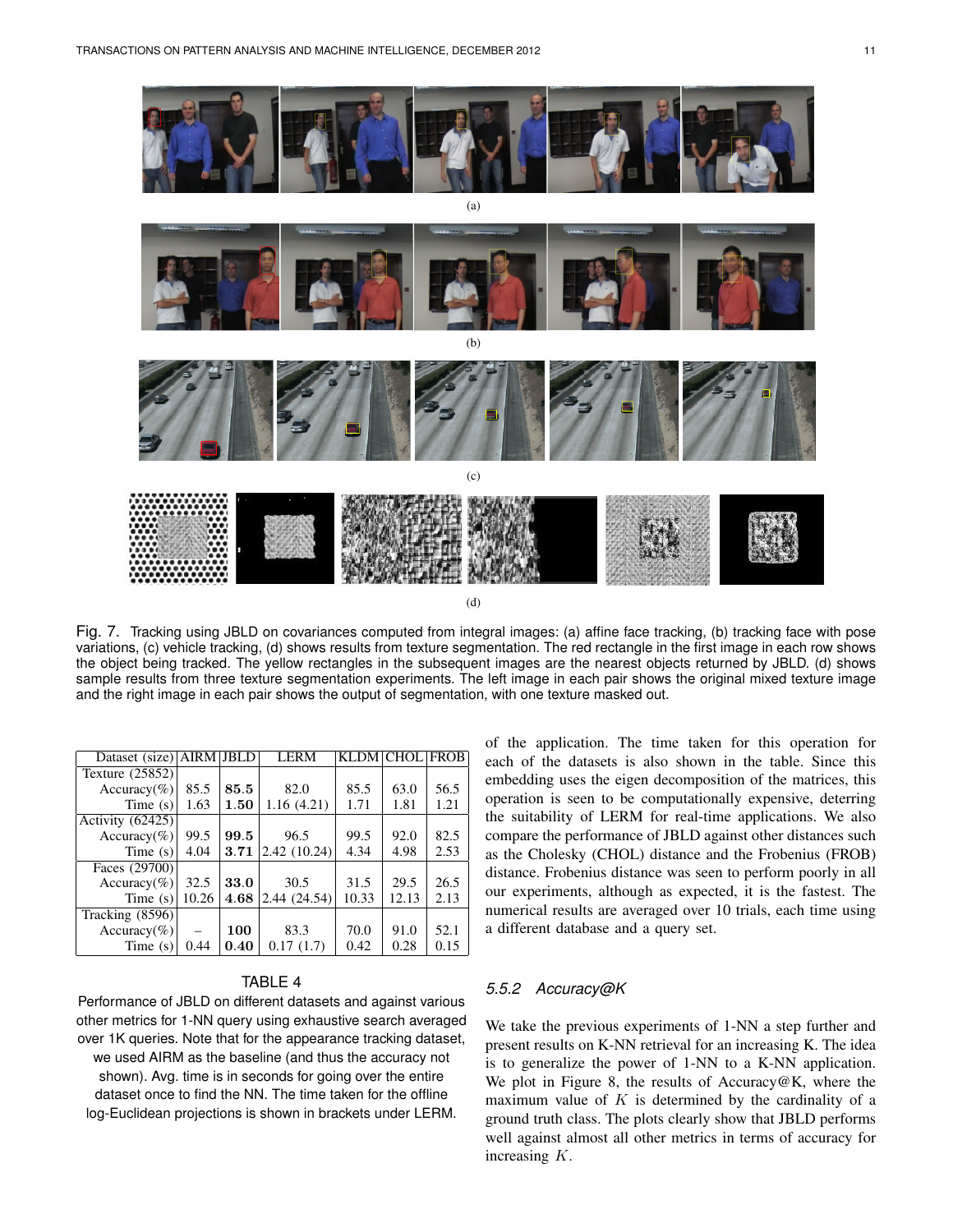

Fig. 8. Accuracy@K plots for (a) texture dataset, (b) activity dataset, (c) faces dataset.

#### **5.6 NN Performance Using Metric Tree**

**Building the Tree:** The time required to build the NN data structure plays a critical role in the deployment of a measure. In Table 5, we show a comparison of the build time of the metric tree for each of the datasets, with comparisons of JBLD against AIRM. As is clear from the table, the performance of AIRM is poor and worsens with the increase in the matrix dimensions (see the face dataset). JBLD, on the other hand, takes far lesser time to initialize and shows consistent performance even against increasing dataset size and matrix dimensions.

| Dataset (size)   | <b>AIRM</b> | <b>JBLD</b> |
|------------------|-------------|-------------|
| Texture (25852)  | 769.96      | 131.31      |
| Activity (62425) | 2985.62     | 746.67      |
| Faces (29700)    | 13776.30    | 854.33      |
| People (8596)    | 213.41      | 53.165      |

TABLE 5 Comparison of metric tree buildup times (in seconds) for the various datasets.

#### **5.7 NN Retrieval**

# 5.7.1 Exact NN via Metric Tree

Next, we compare the accuracy and the speed of retrieval of JBLD against the other metrics using the metric tree. For this experiment, we used a metric tree with four branches at each internal node and 1K leaf nodes, for all the datasets. Since K-Means using AIRM was found to take too much time until it converged (it was found that with the face dataset with 48x48 covariances took more than 3 hours with approximately 26K covariances), we decided to stop the clustering process when there was less than 10% of data movements in the underlying Loyd's algorithm. This configuration was forced on K-Means using other metrics as well for fairness of comparison of the results. We show in Table 6 the average results of 1-NN using the metric tree with 500 queries, and with averages computed over 10 trials, each time using a different sample set for the database and the query. As is clear from the table, JBLD provides accuracy equal to AIRM with at least 1.5 times speedup with the matrices of small size, while more than 7 times speedup for the face dataset. The retrieval speed of LERM and FROB is high, while the accuracy is low. KLDM was seen to provide accuracy similar to JBLD, but with low retrieval speed. In short, JBLD seems to provide the best mix of accuracy and computational expense.

#### 5.7.2 Approximate NN via Metric Tree

It is well-known that the worst case computational complexity of metric tree is linear. Thus in Table 7, we also evaluate the performance of an approximate variant of metric tree based retrieval in which we limit the search for NNs while backtracking the metric tree to at most  $n$  items, where in our experiments we used  $n = 5$ . This heuristic is in fact a variant of the well-known Best-Bin-First (BBF) [50] method, the idea is to sacrifice the accuracy a little bit for a large speedup in retrieval. As is clear from the table, such a simple heuristic can provide a speedup of approximately 100 times than that of the exact NN, while not much of a lose in the accuracy. Also, it is clear from the table that JBLD gives the best accuracy among other metrics with reasonable retrieval results.

#### **5.8 Summary of Results**

Here we summarize our findings about JBLD and the other metrics with regard to our experiments. As is clear from the above tables and plots, JBLD was seen to provide the best accuracy compared to other metrics, with accuracies sometimes even superseding that of the Riemannian metric. We found that both JBLD and the square-root of JBLD (which is a metric) provided similar performance results, except for the metric tree experiments for which we can use only the latter. It might seem from Table 7 that the speed of retrieval of JBLD is close to that of AIRM; this result needs to be seen together with the results in Table 5 which shows that building a metric tree for AIRM is extremely challenging, especially when the data is large dimensional. KLDM sometimes matches the accuracy of JBLD, and exhibits higher errors at other times. However, it always runs slower than JBLD, requiring up to more than twice as much computational time. LERM seemed superior in retrieval speed due to the capability of offline computations, while was seen to have lower accuracy. Finally, FROB was found to perform the best in speed as would be expected, but has the lowest accuracy. In summary, JBLD is seen to provide the most consistent results among all the experiments, with the best accuracy, scalability and moderate retrieval speeds.

# **6 CONCLUSION**

We introduced a similarity measure based on the Jensen-Bregman LogDet Divergence (JBLD) for comparing covariance valued data. This measure has several desirable theoretical properties including inequalities relating it to other metrics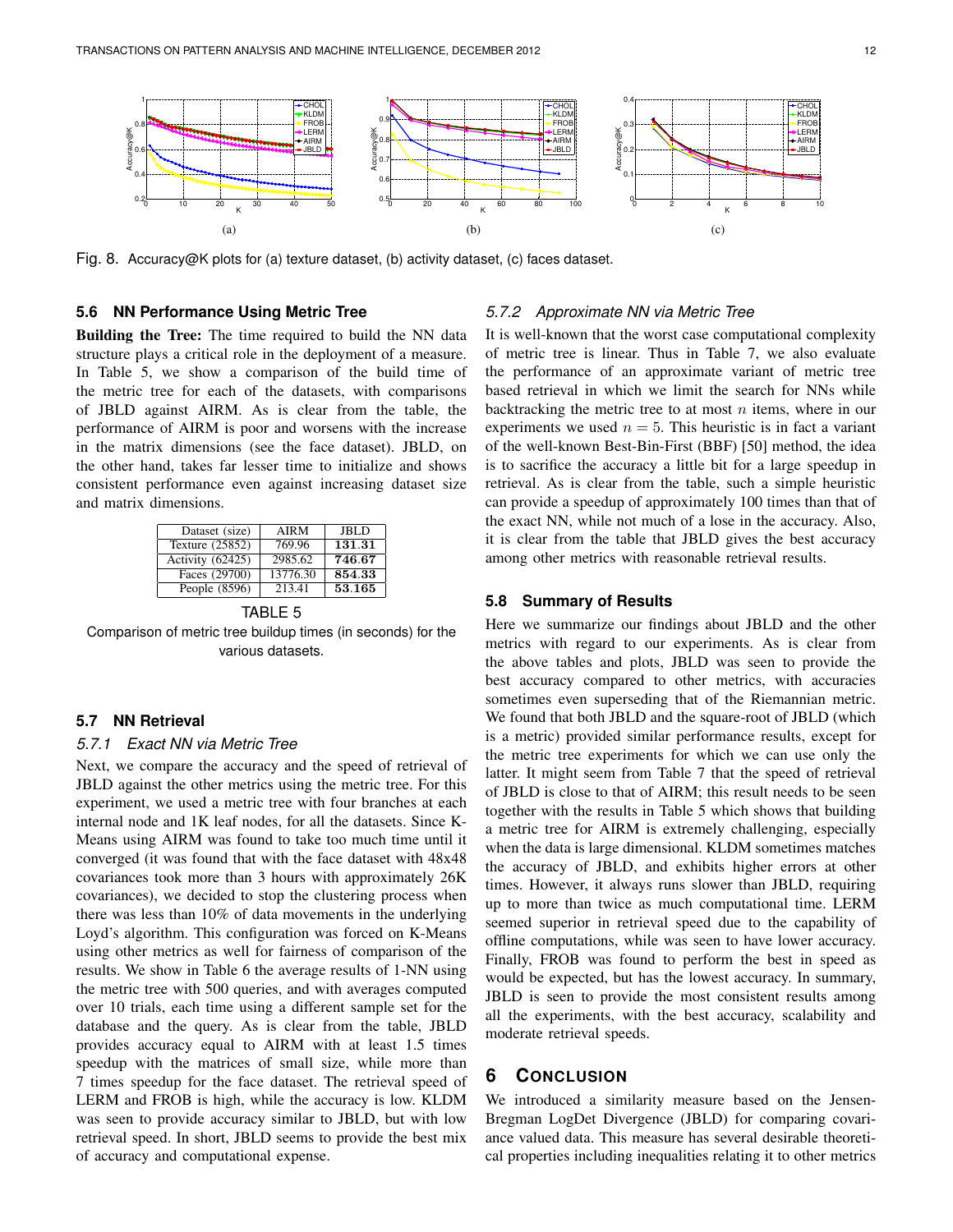| Dataset        | <b>AIRM</b> | <b>JBLD</b> | <b>LERM</b> | <b>KLDM</b> | <b>FROB</b> |
|----------------|-------------|-------------|-------------|-------------|-------------|
| <b>Texture</b> |             |             |             |             |             |
| Acc. $(\%)$    | 83.00       | 83.00       | 78.40       | 83.00       | 52.00       |
| Time (ms)      | 953.4       | 522.3       | 396.3       | 1199.6      | 522.0       |
| Activity       |             |             |             |             |             |
| Acc. $(\%)$    | 98.8        | 99.00       | 95.80       | 98.60       | 85.60       |
| Time (ms)      | 3634.0      | 3273.8      | 1631.9      | 4266.6      | 1614.92     |
| Faces          |             |             |             |             |             |
| Acc. $(\%)$    | 26.6        | 26.6        | 22.8        | 26.1        | 20.6        |
| Time (ms)      | 9756.1      | 1585.1      | 680.8       | 2617.7      | 658.6       |
| People         |             |             |             |             |             |
| Acc. $(\%)$    |             | 100         | 92.0        | 98.1        | 43.3        |
| Time (ms)      | 354.3       | 229.7       | 214.2       | 701.1       | 163.7       |

TABLE 6

True NN using the metric tree. The results are averaged over 500 queries. Also refer to Table 5 for comparing the metric tree creation time.

for covariances, including the Riemannian metric (which is probably the first choice among such metrics). We showed that JBLD outperforms the Riemannian metric in speed, without any drop in accuracy. Further, we showed results for computing the centroid of covariances under our metric, followed by an application of JBLD to nearest neighbor retrieval using a metric tree. Experiments validated the effectiveness of the measure. Going forward, we would like to apply JBLD to classification and regression problems (initial reports can be seen in [51]).

## **ACKNOWLEDGEMENTS**

This material is based upon work supported in part by the U.S. Army Research Laboratory and the U.S. Army Research Office under contract #911NF-08-1-0463 (Proposal 55111-CI), and the National Science Foundation through grants #IIP-0443945, #CNS-0821474, #IIP- 0934327, #CNS-1039741, #IIS-1017344, #IIP-1032018, and #SMA-1028076. Arindam Banerjee is supported by NSF grants #IIS-0916750, #IIS-0812183, #IIS-1029711, #NetSE-1017647, and NSF CAREER award #IIS-0953274.

# **REFERENCES**

- [1] D. Alexander, C. Pierpaoli, P. Basser, and J. Gee, "Spatial transformations of diffusion tensor magnetic resonance images," *IEEE Trans. on Med. Imaging*, vol. 20, no. 11, pp. 1131–1139, 2002.
- [2] H. Zhu, H. Zhang, J. Ibrahim, and B. Peterson, "Statistical analysis of diffusion tensors in diffusion-weighted magnetic resonance imaging data," *Journal of the American Statistical Association*, vol. 102, no. 480, pp. 1085–1102, 2007.
- [3] M. Chiang, R. Dutton, K. Hayashi, O. Lopez, H. Aizenstein, A. Toga, J. Becker, and P. Thompson, "3D pattern of brain atrophy in HIV/AIDS visualized using tensor-based morphometry," *Neuroimage*, vol. 34, no. 1, pp. 44–60, 2007.
- [4] O. Tuzel, F.Porikli, and P. Meer., "Region covariance: A fast descriptor for detection and classification," *ECCV*, 2006.
- [5] F. Porikli, and O. Tuzel, "Covariance tracker," *CVPR*, 2006.
- [6] O. Tuzel, F. Porikli, and P. Meer, "Human detection via classification on Riemannian manifolds," in *CVPR*, 2007, pp. 1–8.
- [7] J. Malcolm, Y. Rathi, and A. Tannenbaum, "A graph cut approach to image segmentation in tensor space," in *CVPR*, 2007, pp. 1–8.
- T. Brox, M. Rousson, R. Deriche, and J. Weickert, "Unsupervised segmentation incorporating colour, texture, and motion," in *Computer Analysis of Images and Patterns*. Springer, 2003, pp. 353–360.

| Dataset     | <b>AIRM</b> | JBLD  | LERM  | <b>KLDM</b> | <b>FROB</b> |
|-------------|-------------|-------|-------|-------------|-------------|
| Texture     |             |       |       |             |             |
| Acc. $(\%)$ | 80.2        | 81.40 | 76.80 | 81.40       | 48.80       |
| Time (ms)   | 34.28       | 21.04 | 18.18 | 52.98       | 17.73       |
| Activity    |             |       |       |             |             |
| Acc. $(\%)$ | 95.6        | 96.20 | 93.60 | 95.6        | 78.00       |
| Time (ms)   | 38.1        | 30.39 | 20.3  | 85.9        | 12.2        |
| Faces       |             |       |       |             |             |
| Acc. $(\%)$ | 22.4        | 24.2  | 20.2  | 22.2        | 18.6        |
| Time (ms)   | 26.16       | 23.2  | 20.6  | 55.7        | 16.6        |
| People      |             |       |       |             |             |
| $Acc.(\%)$  |             | 91.3  | 85.6  | 91.1        | 36.4        |
| Time (ms)   | 4.81        | 4.78  | 3.31  | 8.12        | 3.07        |
|             |             |       |       |             |             |

TABLE 7

| ANN performance using Best-Bin-First strategy using metric     |
|----------------------------------------------------------------|
| tree. The results are averaged over 500 queries. Also refer to |
| Table 5 for comparing the metric tree creation time.           |

- [9] Y. Pang, Y. Yuan, and X. Li, "Gabor-based region covariance matrices for face recognition," *IEEE Trans. on Circuits and Systems for Video Technology*, vol. 18, no. 7, pp. 989–993, 2008.
- [10] W. Zheng, H. Tang, Z. Lin, and T. Huang, "Emotion recognition from arbitrary view facial images," *ECCV*, pp. 490–503, 2010.
- [11] K. Guo, P. Ishwar, and J. Konrad, "Action recognition using sparse representation on covariance manifolds of optical flow," in *AVSS*. IEEE, 2010, pp. 188–195.
- [12] C. Ye, J. Liu, C. Chen, M. Song, and J. Bu, "Speech emotion classification on a Riemannian manifold," *Adv. Multimedia Inf. Proc.*, pp. 61–69, 2008.
- [13] M. Datar, N. Immorlica, P. Indyk, and V. Mirrokni, "Locality-sensitive hashing scheme based on p-stable distributions," *Annual Symposium on Computational Geometry*, pp. 253–262, 2004.
- [14] X. Pennec, P. Fillard, and N. Ayache, "A Riemannian framework for tensor computing," *IJCV*, vol. 66, no. 1, pp. 41–66, 2006.
- [15] V. Arsigny, P. Fillard, X. Pennec, and N. Ayache, "Log-Euclidean metrics for fast and simple calculus on diffusion tensors," *Magnetic Resonance in Medicine*, vol. 56, no. 2, pp. 411–421, 2006.
- [16] M. Moakher and P. Batchelor, "Symmetric positive-definite matrices: from geometry to applications and visualization," *Visualization and Processing of Tensor Fields*, 2006.
- [17] R. Bhatia, *Positive definite matrices*. Princeton Univ Press, 2007.
- [18] X. Li, W. Hu, Z. Zhang, X. Zhang, M. Zhu, and J. Cheng, "Visual tracking via incremental Log-Euclidean Riemannian subspace learning," in *CVPR*, 2008.
- [19] Q. Gu and J. Zhou, "A similarity measure under Log-Euclidean metric for stereo matching," in *CVPR*, 2009, pp. 1–4.
- [20] Z. Wang, B. Vemuri, Y. Chen, and T. Mareci, "A constrained variational principle for direct estimation and smoothing of the diffusion tensor field from complex DWI," *IEEE Trans. on Med. Imaging*, vol. 23, no. 8, pp. 930–939, 2004.
- [21] I. Dryden, A. Koloydenko, and D. Zhou, "Non-Euclidean statistics for covariance matrices, with applications to diffusion tensor imaging," *Annals of Applied Statistics*, vol. 3, no. 3, pp. 1102–1123, 2009.
- [22] F. Nielsen, P. Piro, and M. Barlaud, "Bregman vantage point trees for efficient nearest neighbor queries," in *ICME*, 2009, pp. 878–881.
- [23] L. Cayton, "Fast nearest neighbor retrieval for Bregman divergences," in *ICML*, 2008, pp. 112–119.
- [24] P. Turaga and R. Chellappa, "Nearest-neighbor search algorithms on non-Euclidean manifolds for computer vision applications," in *CVGIP*, 2010, pp. 282–289.
- [25] R. Chaudhry and Y. Ivanov, "Fast approximate nearest neighbor methods for non-Euclidean manifolds with applications to human activity analysis in videos," *ECCV*, pp. 735–748, 2010.
- [26] Z. Chebbi and M. Moakher, "Means of hermitian positive-definite matrices based on the log-determinant alpha-divergence function," *LAA*, vol. 436, pp. 1872–1889, 2012.
- [27] B. Kulis, M. Sustik, and I. Dhillon, "Low-rank kernel learning with Bregman matrix divergences," *JMLR*, vol. 10, pp. 341–376, 2009.
- [28] A. Banerjee, S. Merugu, I. Dhillon, and J. Ghosh, "Clustering with Bregman divergences," *JMLR*, vol. 6, pp. 1705–1749, 2005.